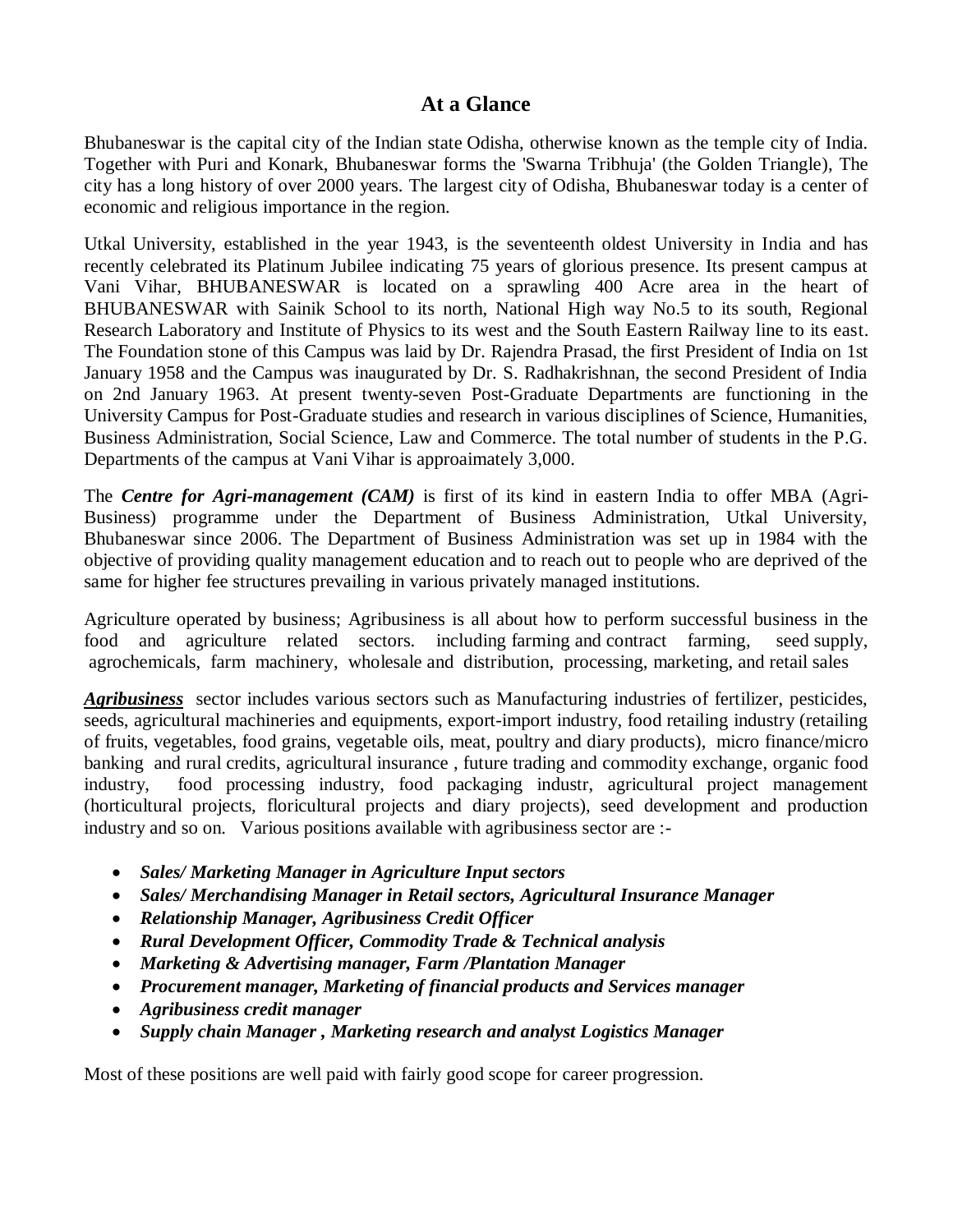Programme Objectives:

- 1. To inculcate entrepreneurial spirit among students; to make them successful Agripreneurs and accomplished agribusiness professionals.
- 2. To train / develop students for taking up the responsibilities of managing agro-industries.
- 3. To acquire sufficient working skills in using modern management tools and techniques in different functional areas of agribusiness.
- 4. To nurture through exposure to Agri-living lab and market oriented and location specific research work in the relevant fields and to disseminate such knowledge through publications, seminars and counseling.
- 5. To organize seminars/workshops at the state level concerned to Agril. Marketing and Agribusiness Management.

### Programme Out Comes:

The programme is also aimed at action centric teaching methodology and experimental learning pedagogy for the students to equip them with right kind of knowledge, technical skills, competencies and innovation.

- 1. To demonstrate the ability to analyze data and draw appropriate statistical conclusions.
- 2. To demonstrate an understanding of and appreciation for the importance of the impact of globalization and diversity in modern agriculture organizations.
- 3. To enhance the ability to engage in critical thinking by analyzing situations and constructing and selecting viable solutions to solve problems.
- 4. To develop an ability to work effectively with others .
- 5. Students will understand and analyze the current events and issues that are occurring in agriculture and how they affect the future of agriculture.
- 6. Students will be able to recognize and examine the relationships between inputs and outputs in their agricultural field to make effective and profitable decisions.
- 7. Students will be able to effectively evaluate the impact of trade policy, common markets, trading blocks, market instability, commodity problems, trade agreements and environmental regulations on imports and exports in international trade to be able to improve production decision making.
- 8. Students will understand how all aspects of agriculture combine and are used by scientists, marketers, and producers.
- 9. Students will understand how employer characteristics and decision-making at various levels enhance the success of an agricultural enterprise.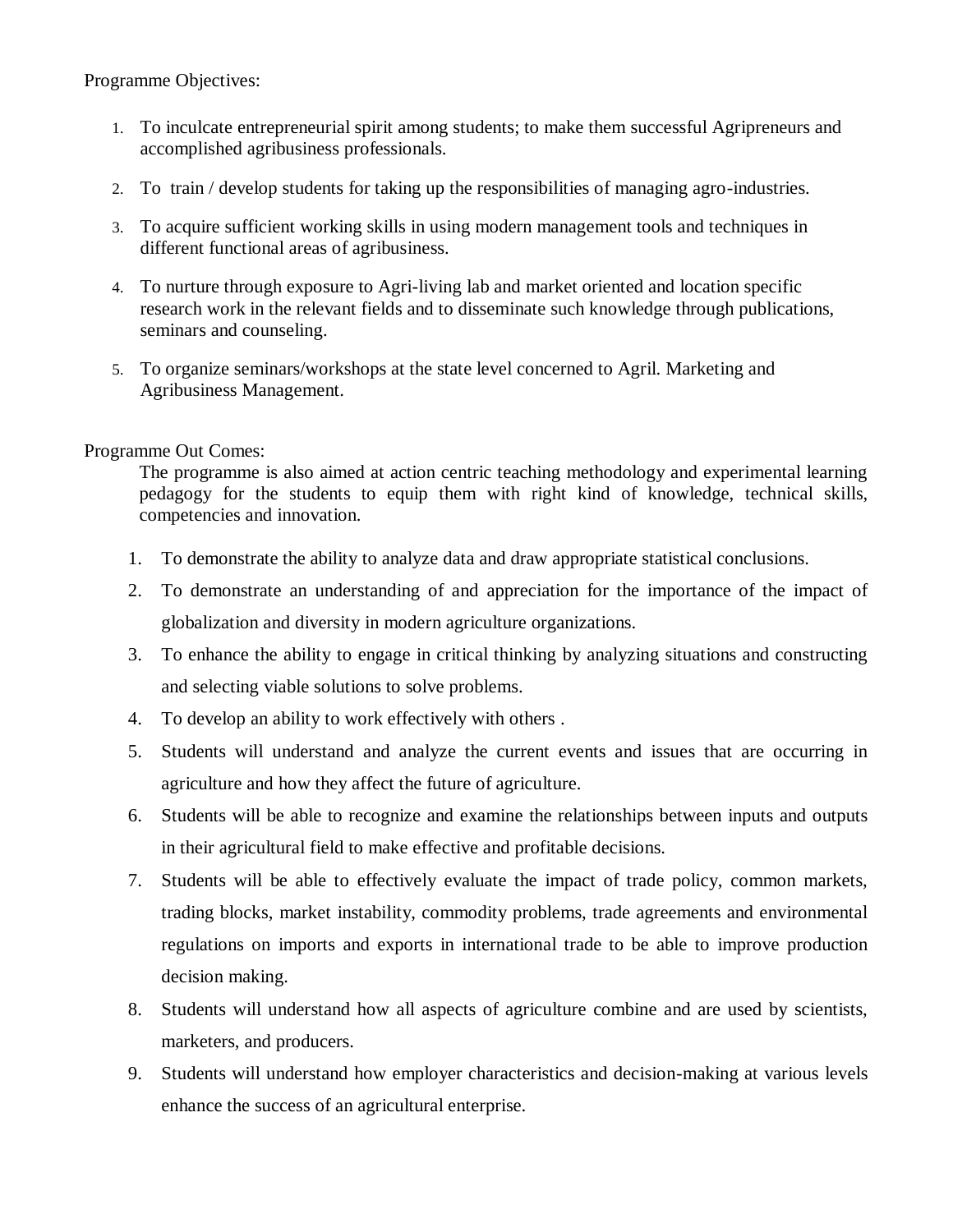# **COURSES OF STUDIES FOR MBA (Agribusiness) PROGRAMME (Effective from 2020 Admission Batch) Dept. of Business Administration, Utkal University**

# **st Semester**

| Code           | <b>Subject</b>                            |   | <b>Break-up</b> | <b>Marks</b> |
|----------------|-------------------------------------------|---|-----------------|--------------|
|                | <b>Organisational Behaviour</b>           | 4 | $70 + 30$       | 100          |
| $\overline{2}$ | <b>Marketing Management</b>               | 4 | $70 + 30$       | 100          |
| 3              | <b>Micro Economics</b>                    | 4 | $70 + 30$       | 100          |
| $\overline{4}$ | <b>Accounting for Managers</b>            |   | $70 + 30$       | 100          |
| 5              | Agribusiness and Value chains             |   | $70 + 30$       | 100          |
| 6              | Legal aspects of Business                 |   | $70 + 30$       | 100          |
| 7              | <b>ICT</b> in Agribusiness                |   | $50+20+30$      | 100          |
| 8              | Written Analysis and Communication        |   | $70 + 30$       | 100          |
| 9              | <b>Agriculture Science and Technology</b> |   | $70 + 30$       | 100          |
| 10             | <b>Rural Emersion Module</b>              |   | 100             | 100          |

# **nd Semester**

| Code | <b>Subject</b>                               |                | <b>Break-up</b> | <b>Marks</b> |
|------|----------------------------------------------|----------------|-----------------|--------------|
| 11   | Human Resource Management                    | 4              | $70 + 30$       | 100          |
| 12   | <b>Business Statistics and Analytics</b>     | $\overline{4}$ | $70 + 30$       | 100          |
| 13   | Sales & Distribution Management              | $\overline{4}$ | $70 + 30$       | 100          |
| 14   | Agri-finance & Commercial banking            |                | $70 + 30$       | 100          |
| 15   | Microfinance & Financial Inclusion           |                | $70 + 30$       | 100          |
| 16   | <b>Agri-Input Marketing</b>                  |                | $70 + 30$       | 100          |
| 17   | <b>Retail Management</b>                     | $\overline{4}$ | $70 + 30$       | 100          |
| 18   | <b>Research Methodology</b>                  | $\overline{4}$ | $70 + 30$       | 100          |
| 19   | <b>Managerial Analysis and Communication</b> | $\overline{4}$ | $70 + 30$       | 100          |
| 20   | Summer Internship Project                    | 4              | 100             | 100          |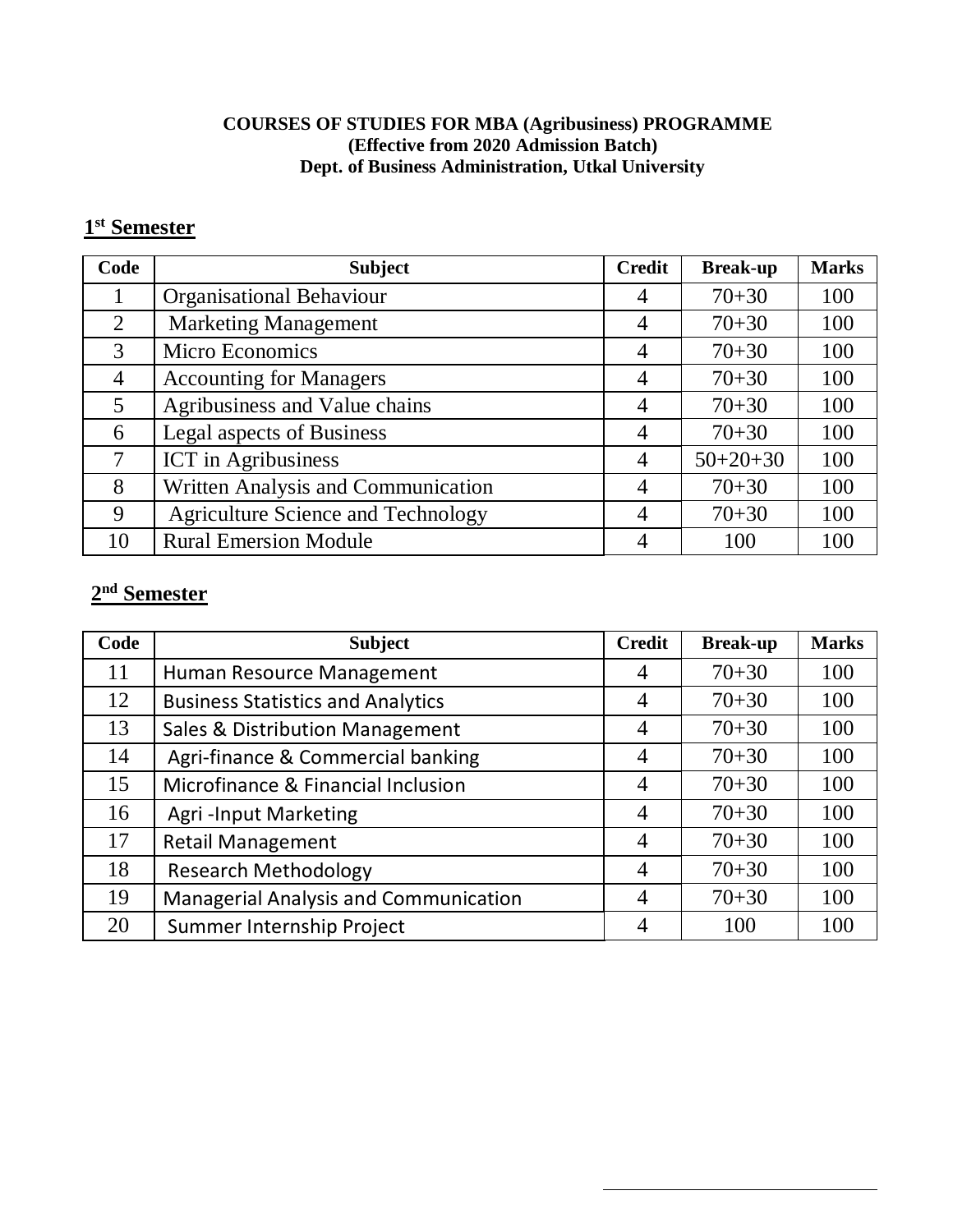# **rd Semester**

| Code | <b>Subject</b>                             | <b>Credit</b> | <b>Break-up</b> | <b>Marks</b> |
|------|--------------------------------------------|---------------|-----------------|--------------|
| 21   | Procurement & Supply Chain Management      | 4             | $70 + 30$       | 100          |
| 22   | <b>Rural Marketing</b>                     | 4             | $70 + 30$       | 100          |
| 23   | Digital Marketing & E-Business             |               | $70 + 30$       | 100          |
| 24   | International Agri-food trade              |               | $70 + 30$       | 100          |
| 25   | <b>Strategic Management</b>                |               | $70 + 30$       | 100          |
| 26   | Seminar & Workshop                         |               | $70 + 30$       | 100          |
| 27   | <b>CSR Management and Rural Livlihood.</b> |               | $70 + 30$       | 100          |
| 28   | Agri warehousing & Collateral Management   |               | $70 + 30$       | 100          |
| 29   | Data Science and Business Analytics        | 4             | $50+20+30$      | 100          |

# **th Semester**

| Code | <b>Subject</b>                         |   | <b>Break-up</b> | <b>Marks</b> |
|------|----------------------------------------|---|-----------------|--------------|
| 30   | Innovation & Agri preneurship          |   | $70 + 30$       | 100          |
| 31   | Agribusiness Marketing Model & Project |   | $70 + 30$       | 100          |
|      | Management                             |   |                 |              |
| 32   | <b>Dissertation</b>                    | 4 | 100             |              |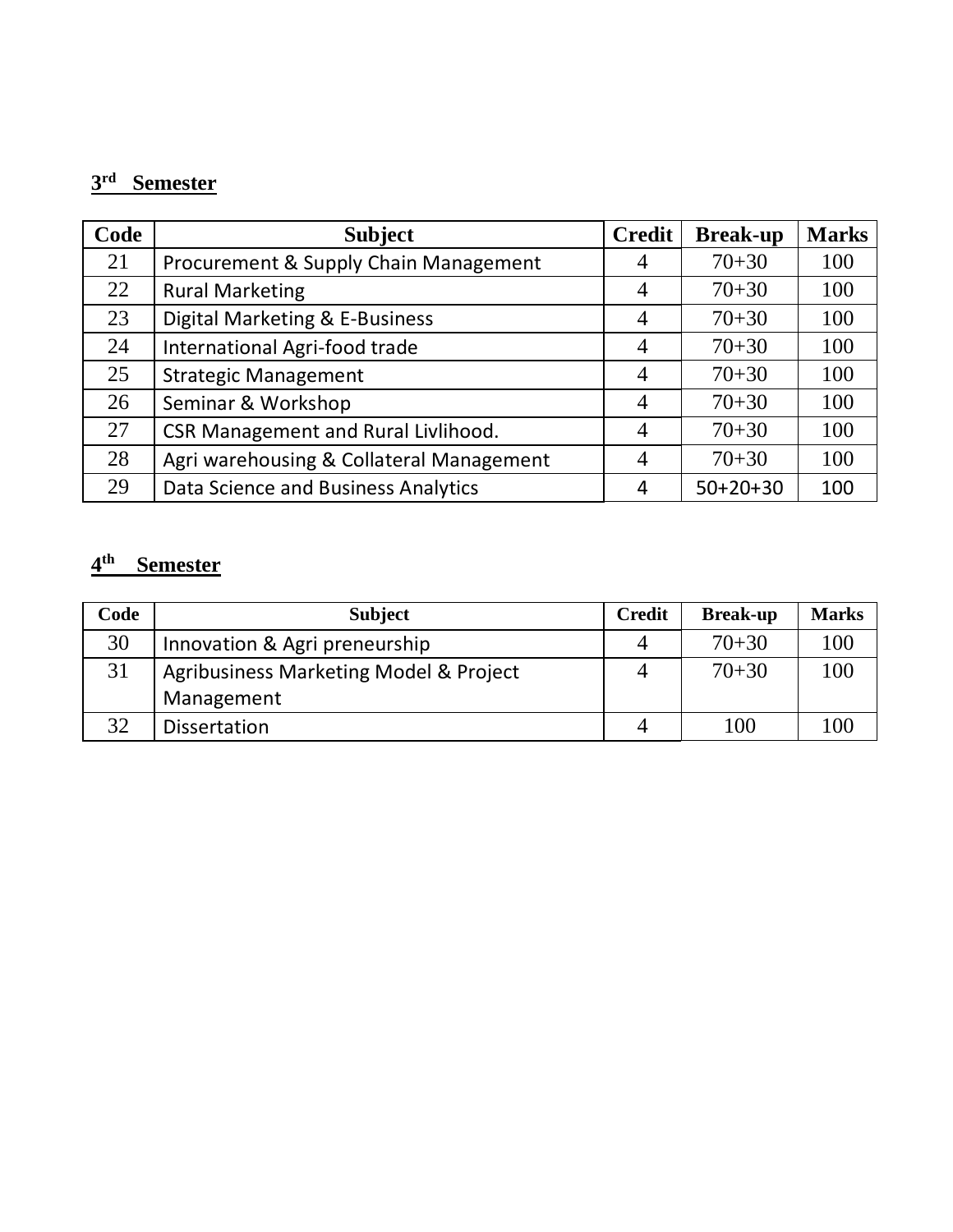# *Proposed COURSE STRUCTURE FOR MBA (Agribusiness) 2020-22*

## **Semester-I**

- 1. Organisational Behaviour
- 2. Marketing Management
- 3. Micro Economics
- 4. Accounting for Managers
- 5. Agribusiness and Value Chains
- 6. Legal aspects of Business
- 7. ICT in Agribusiness
- 8. Written Analysis and Communication
- 9. Agriculture Science and Technology
- 10. Rural Emersion Module

# **Semester-II**

- 11. Human Resource Management
- 12. Business Statistics and Analytics
- 13. Sales & Distribution Management
- 14. Agri-Finance & Commercial Banking
- 15. Microfinance & Financial Inclusion
- 16. Agri -Input Marketing
- 17. Retail Management
- 18. Research Methodology
- 19. Managerial Analysis and Communication
- 20. Summer Internship Project

# **Semester-III**

- 21. Procurement & Supply Chain Management
- 22. Rural Marketing
- 23. Digital Marketing & E-Business
- 24. International Agri-Food trade
- 25. Strategic Management
- 26. Seminar & Workshop
- 27. CSR Management and Rural Livelihood.
- 28. Agri-Warehousing & Collateral Management
- 29. Data Science and Business Analytics

# **Semester-IV**

- 30. Innovation & Agripreneurship
- 31. Agribusiness Marketing Model & Project Management
- 32. Dissertation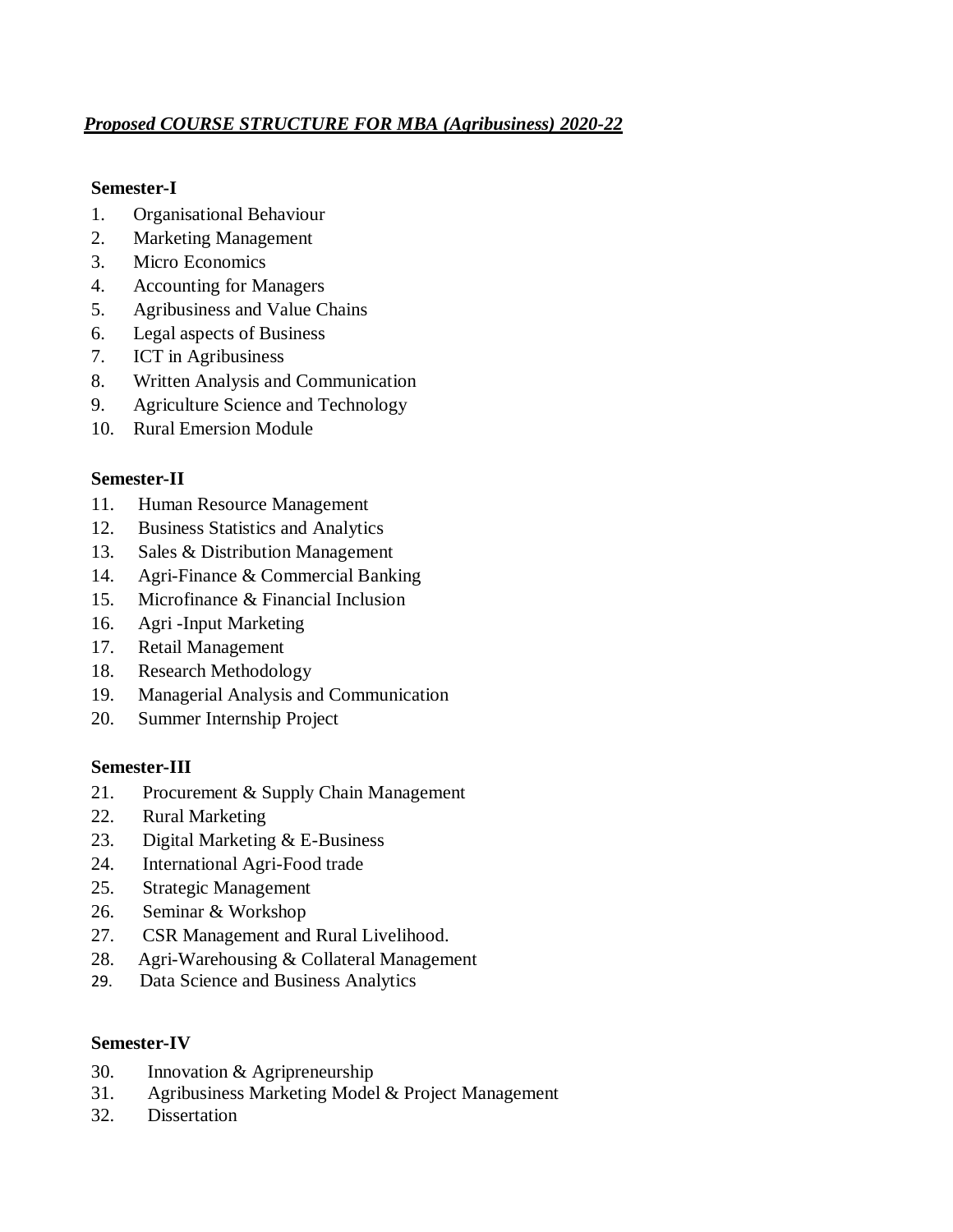# **Semester-I**

# **1. Organisational Behaviour**

Organizational Behavior(OB) - Definition, nature and scope of OB. Evolution of OB, need for studying OB, contributing disciplines to OB, models of OB, application and case study. Personality, Perception, Attitude and behavior, attitude and productivity, value, job satisfaction, learning and behavior modification , Motivation – theories, nature, process, application and case study.

Definition and Characteristics of group, theories of group formation, stages of development, group dynamics, cohesion, inter and intra group conflicts, negotiation and group decision making, Team vs groups, types of teams, linking team and group concepts towards creating high-performance teams, turning individuals into team players, communication, leadership, power and politics, application and case study.

Organizational structure, design culture, climate change, development, effectiveness, creativity and innovation, application and case study. Miscellaneous - Emotional Intelligence, Work Stress, application of technology and case studies.

# **Books Recommended:**

- 1. Essentials of Organisational Behaviour Stephen P. Robbins & Timothy A. Judge
- 2. Organisational Behaviour K. Aswathappa
- 3. Organisational Behaviour Concepts & Cases Ghanekar & Anjali

# **2. Marketing Management**

Introduction to Marketing Management and importance of marketing function. Process of marketing, marketing concepts, marketing environment and factors affecting marketing environment (PESTEL). Segmentation; Targeting, Positioning (STP) and criteria for effective segmentation. Targeting selected markets, targeting strategies. Positioning; Effective positioning strategies, positioning of brands and repositioning. Branding techniques & amp, practices. Product Management; Classification of products and Product life cycle (PLC). Pricing; Meaning & application; objective, steps in setting the price, pricing policies. Place; Marketing channels, Channel conflict management, distribution system. Marketing Essentials, Marketing Management & application in Agriculture.

Case studies/Workshops on Marketing Mix, Promotion, Advertising, Sales Promotion, Integrated Marketing Communication, Brand and Branding; Porter's five forces model, Market Research, Consumer Behavior, Services Marketing, Emerging concepts like green marketing, emarketing & social marketing, Cause Related Marketing, Event / Destination Marketing, Societal Marketing.

# **Books Recommended:**

- 1. Marketing Management: A South Asian Perspective- Phillip Kotler, Kevin Lane Keller, 13th Edition Pearson, Education Publication
- 2. Marketing Management: Fourth edition- Rajan Saxena
- 3. Agricultural Marketing : Acharya, Agrawal
- 4. Marketing of Agricultural Products: Kohls, UHL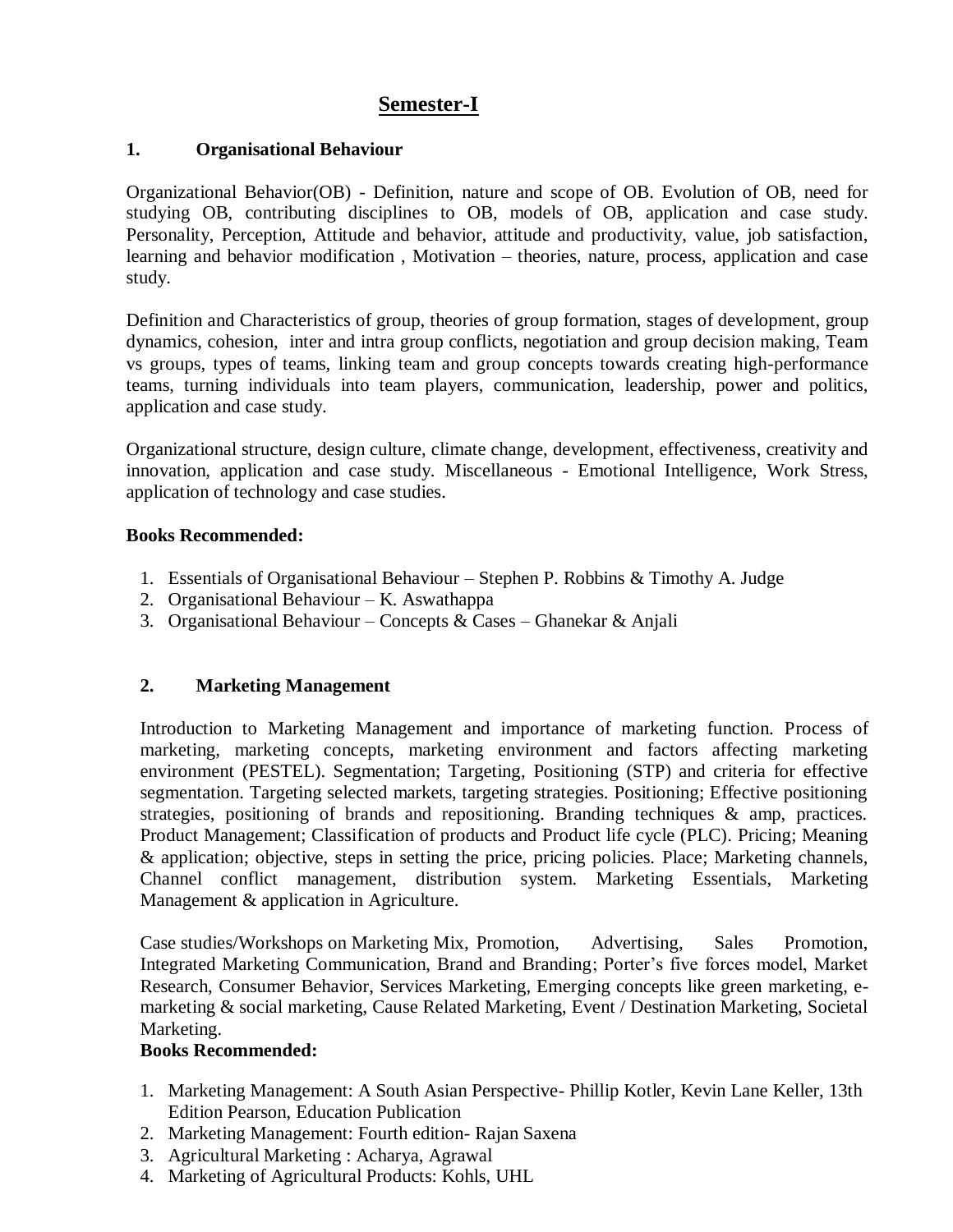# **3. Micro Economics**

Introduction, scope & nature of Economics, relationship to functional areas of management and business, Scope and Nature of Managerial Economics. Role of managerial economics in business, economic theories applied to business analysis. Demand Analysis: Demand functions – factors and features – ordinary and compensated demand – time characteristics of demand. Price and income elasticity, Income and substitution effects, Substitutes and complements, Demand forecasting. Production, Cost & Profit Analysis: Short term and long term theories of production, Nature of cost - short and long term cost functions, empirical cost functions, optimization. Market Structure and Pricing: Market structure and degree of competition, Perfect competition, monopoly, monopolistic & imperfect competition, oligopoly market, game theory, pricing of multiple products, transfer pricing, peak load, pricing and piece discrimination. Market Failure & Regulation: Externalities and market failures, responses to market failures. Investment Analysis, Time value of money, Investment valuation.

# **Books Recommended:**

- 1. Principles of Microeconomics N. Gregory Mankiew  $(7<sup>th</sup> Edition)$
- 2. Microeconomics Made Simple Austin Frakt, Mike Piper
- 3. Microeconomics Pearson  $(8<sup>th</sup> Edition)$

# **4. Accounting for Managers**

**Introduction to Accounting:** Need and types of Accounting, users of Accounting, concepts and conventions of Accounting, Relation of Accounting with other disciplines, Capital and Revenue Expenditure and Receipt, Accounting Equation.

**Preparation of books of Accounts:** Journals, ledgers, 3 column cash book and trial balance, Depreciation- Straight line and Written down Value Methods.

**Preparation of Financial Statements:** Preparation of final accounts of sole traders in horizontal form, Preparation of final accounts of companies in vertical form as per Companies Act, 2013 (Basic problems of Final Accounts), Window dressing.

**Analysis of Financial Statements:** Ratio Analysis, Preparation of financial statements using ratios, Preparation of Cash flow Statement (only indirect method).

**Emerging issues in Accounting:** Human Resource Accounting, Forensic Accounting, Sustainability Reporting. Accounting Standards and IFRS: Nature and significance.

**Fundamentals of Taxation:** Basic concepts of Direct & Indirect Tax. Heads of Income, Deductions u/s 80C, Rate of Income Tax of current assessment Year for Individuals only (only theory).

Collection of Annual reports of the companies and analyzing the financial statements using different techniques and presentations. Analysis of the companies' cash flow statements and presentations. Exposure to usage of accounting softwares (Preferably Tally). Filling up of ITR forms and identifying the sustainability report of a company and study the contents.

# **Books Recommended:**

- 1. Management Accountancy Willey
- 2. Text Book of Management Accountancy Patankar & Sanjay ( $10^{th}$  Edition)
- 3. Management Accountancy Text, Problems & Cases Y.M. Khan, P.K. Jain  $(4<sup>th</sup>$ Edition)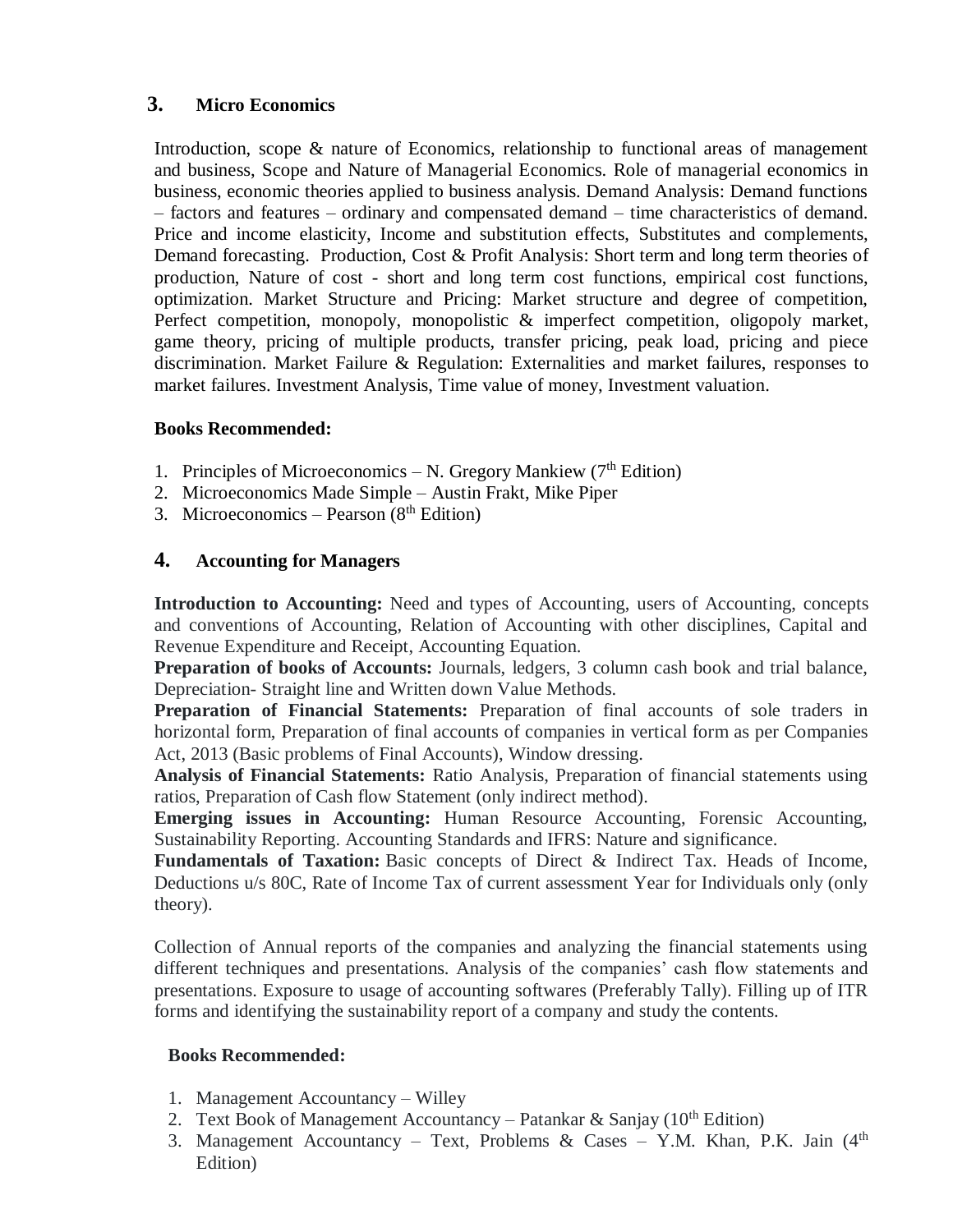# **5. Agribusiness and Value Chains:**

Agricultural business management, forms of business organisation, production relationships, cost concept, farm planning, Agricultural marketing, agribusiness and balance sheet analysis, project preparation and role of agro-processing in agribusiness development.

Characteristics of agri-food markets, influences on their supply and demand and what sets them apart from other markets; identifying the role of external factors such as population and income growth, globalisation, climate change, technology and international trade on agri-food markets. Practical case studies.

Identifying value chain thinking and it's difference from supply chain thinking; agribusiness and value chains and identification of the roles and characteristics of value chains, demonstrated with building of a value chain model.

### **Books Recommended**:

- 1. Innovation in Agribusiness Management Karnam Lokanathan
- 2. Modeling of Supply Chain J. Shapiro
- 3. Supply Chain Management Strategy, Planning & Operations S. Chopra & P. Meindle

### **6. Legal Aspects of Business :**

Unit-I: Introduction to lndian legal system, The Indian Contract Act-1872: Contract – meaning, nature and significance, types of contract, essentials of a valid contract, offer and acceptance, capacity to contract, free consent and performance of contract.

Unit-II: Companies Act-1956: incorporation, Commencement of business, types of companies' management, winding of companies, Negotiable instruments Act, modifications under Companies Act-2013.

Unit-III: Essential Commodities Act, APMC Act, Consumer Protection Act, RTI Act, MRTP Act - major provisions and implications.

Unit-IV: Different Labour laws including Factory Act and Industrial Dispute Act.

Unit-V: Nature and importance of ethics and moral standards, Corporate Social Responsibilities, Scope and Purpose of Business Ethics; Ethics in business functional areas, industrial espionage; solving ethical problems, governance mechanism.

#### **Books Recommended**:

- 1. Business & Commercial Law Sen & Mitra -
- 2. An Introduction to Mercantile Law N. D. kapoor
- 3. Company Law Avatar Singh
- 4. Bare Texts of the relevant Acts, Journals

## **7. Information and Communication Technology (ICT) in Agribusiness**

Introduction & scope of Information and Communication Technology (ICT) in Agribusiness, Role of communications in ICT: Concept, elements & their characteristics. Benefits of ICT application in industry, Forms of communications and Role of Mass Media in dissemination of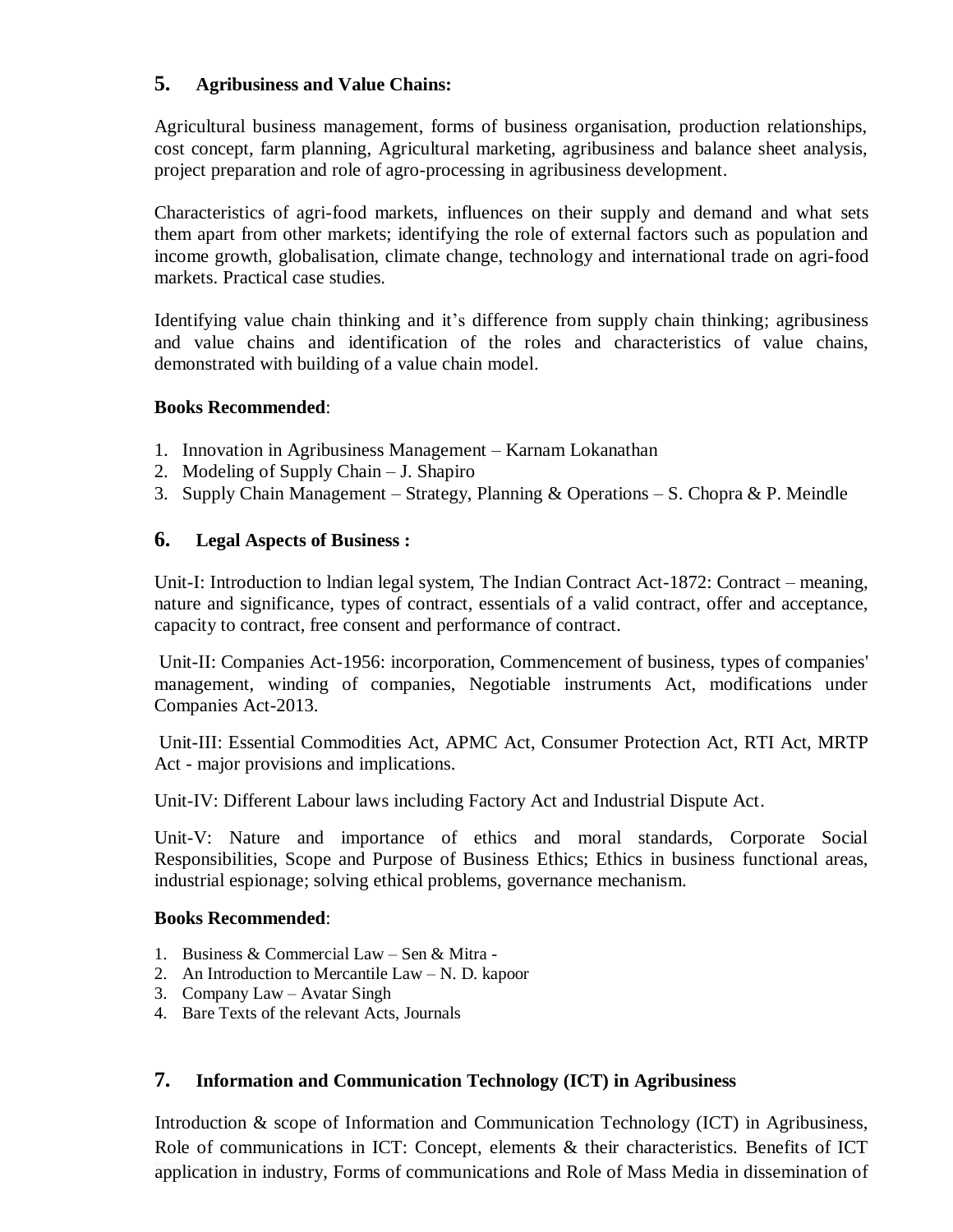farm technology. Modern communication media: electronic video, tele-text, tele-conference and computer assisted instructions. Challenges for ICT applications in India, ICT initiatives for agricultural development in India. Application of ICT for production systems management, ICT for market access services and ICT for financial inclusion. Study on application of ICT for market information and Agri-Business: Agmarknet, e-Krishi Vipanan, ITC-e-Choupal, EID Parry-Indiagriline. Case Studies.

#### **Books Recommended**:

- 1. Information & Communication Technology for Agriculture & Rural Development R. Saravanan
- 2. Advances in ICT in Agriculture Dr. Chandan K. Panda & Dr. Anil Paswan

# **8. Written Analysis & Communication**

Personal Communication: Mails/E-mails, SMS, Greetings, situation based-accepting/dealing with invitations. Social Communication: Blogs, Posting of Comments, Tweets; Cross-Cultural Communication and gender sensitivity in Communication. Work Place Communication: Emails, letters, office notes & minutes. Report Writing; types, Annual report, Status report, survey report, proposed memorandum, presentations, interviews, profile of institutions, responding to enquiries, complaints, resume writing, application. Research Writing: Article for publication, developing questionnaire, writing abstract, dissertation, qualities of research writing, data analysis, documentation. Business Correspondence; Nature, structure and layout of business letters, planning for business correspondence, different types of business letters; Quotations and orders, Sales letters, Credit letters, Collection letters, adjustment letters. Management presentations, types of presentations, video conferencing – participation in meetings.

#### **Books Recommended:**

- 1. How to Communicate Effectively in Business Kenneth Roman
- 2. Words that Sale Richard Bayan
- 3. Business Writing Today A Practical Guide Natalie Canova
- **9. Agriculture Science and Technology:**

**Agronomy:** Definition, Classification of crops; crop rotation; principles and advantages, multiple cropping systems; factors affecting maximization of crop yield; Tillage; water requirement of crops, Importance of irrigation and drainage in cropland, principles and management. Agro-meteorology, Agro climatic zones of India, effects of climate and weather on crops. Crop production technologies of important crops, weeds, their classification and their management. Dry land farming- principle and practices of water shed management-objectives and practices of farming systems.

**Soil Science:** Soil: Its origin and definition, soil profile, rocks and minerals, their weathering, soil formation and factors affecting soil formation. Soil properties: physical, chemical and biological, soil fertility and productivity, organic manures, fertilizers and Management: Acid soils and salt affected soils.

**Horticulture:** Definition, importance and classification of horticultural plants, soil and climatic influences on horticultural crops. Fruit crops, plantation crops, vegetablesimportance, types and production techniques. Principles of vegetable seed production,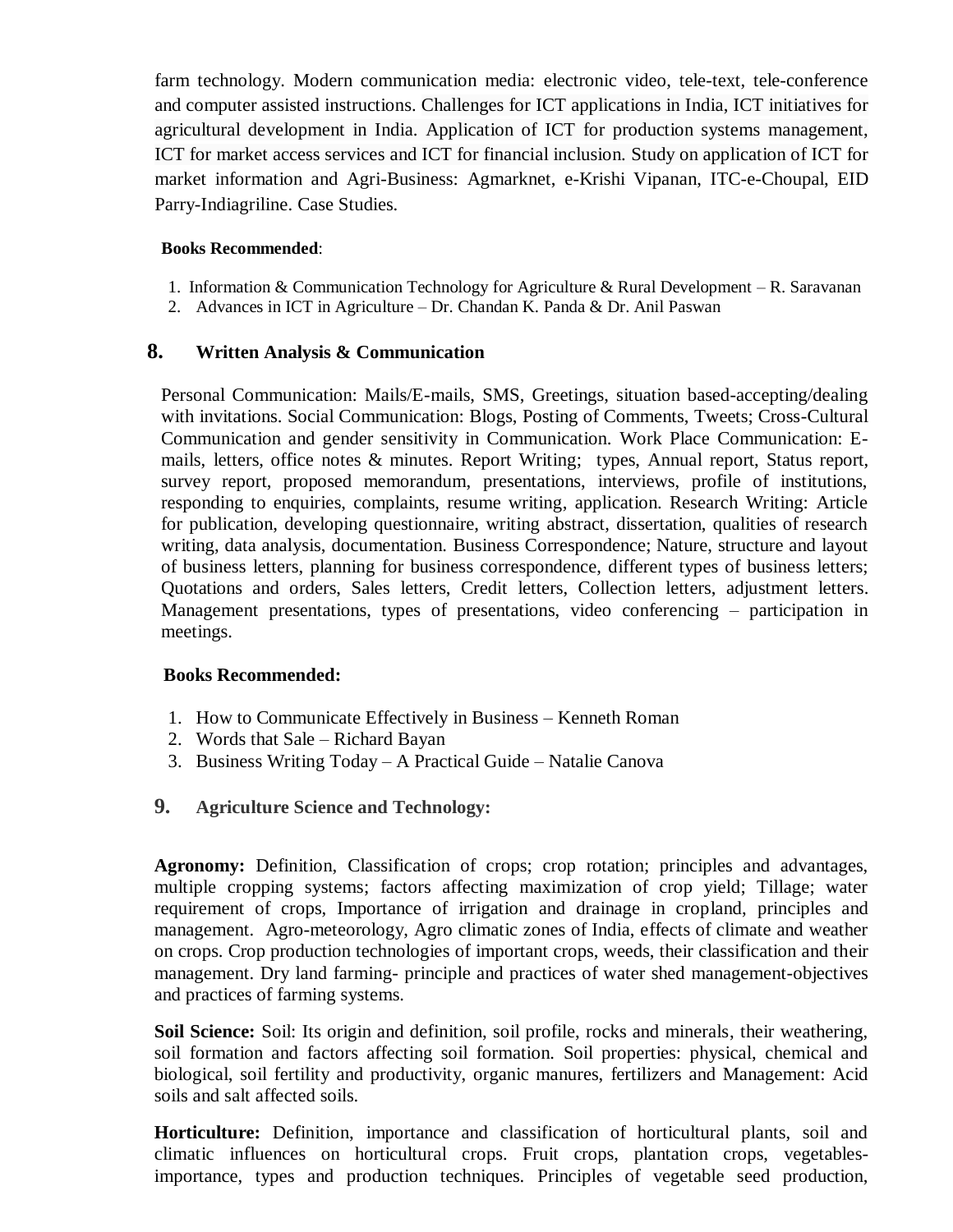Ornamental Horticulture, medicinal and aromatic plants and their importance. Agro-forestryconcepts and management. Post harvest management of fruits and vegetables.

**Plant Breeding:** Classification of plants, Factors affecting plant growth, plant breeding, objectives, development and release of hybrids.

**Seed Technology:** Importance, stages of seed production and multiplication, seed testing, seed heath management, legislation & certification. Agricultural policies in relation to seed production and distribution.

**Entomology:** Insects, there characteristics, classification and importance in crop production. Major insect pests for different crops, classification of non-insect pests & storage pests. Methods of pest control-natural and applied, Insecticides and their classification. Integrated pest management-principles and practices. Plant protection organizations, Economic Entomology: sericulture, Apiculture and lac culture.

**Plant Pathology:** Definition, developments, causes and classification of plant diseases, symptoms. Epidemiology and defense mechanisms in plants. Diseases of important crops & their management. Fungicides-their classification and uses. Integrated disease management and biological pest control. Mushroom cultivation and economics.

**Nematology**: Definition, importance and classification

### **Books Recommended:**

- 1. Text Book of Field Crops Mukund Joshi
- 2. Essentials of Horticulture M.S. Patil, A.R. Karale
- 3. Fundamentals of Plant Pathology N.G. Ravichandran
- 4. Climate Change and Agriculture over India Prasada Rao

# **10. Rural Emersion Module: (Understanding Rural People, their Life style, their livelihood and farming techniques etc).**

# **Semester-II**

# **11. Human Resource Management**

Definition, concepts, importance and the functions of HRM in an organization. HR planning, Job Analysis, Recruitment & Selection, Performance Appraisal, Training & Development, Employee Compensation & Benefits, Promotions and Transfers. Legal issues of HRM: Grievance management, Employee Discipline, Industrial Relations, Industrial Disputes, Contract workers, apprentice, trade unionism and safety and health. Strategic HRM, tools and techniques, application of technology in HRM  $\&$  e-HRM. Organisation Culture and tradition; Values and Social System; Influence of Technology; Power and Politics, Leadership and Inter-Personal Skills. Designing work Organization - Organizational Structure, Configuration and Design; Staff-Line Role; Control Mechanisms; Power and Politics; Responsiveness; Organizational Evolution; Comparative Organizational Designs; and Organizational Change and Development. Case studies and workshops on latest practices of HRM.

#### **Books Recommended:**

- 1. Human Resource Management & Human Relations Dr. V.P. Mirchandani
- 2. Human Resource Management Fresh Perspectives R. Kleynhans & L. Markhov
- 3. Human Resource Management Text  $& \text{Cases} \text{K}$ . Aswathappa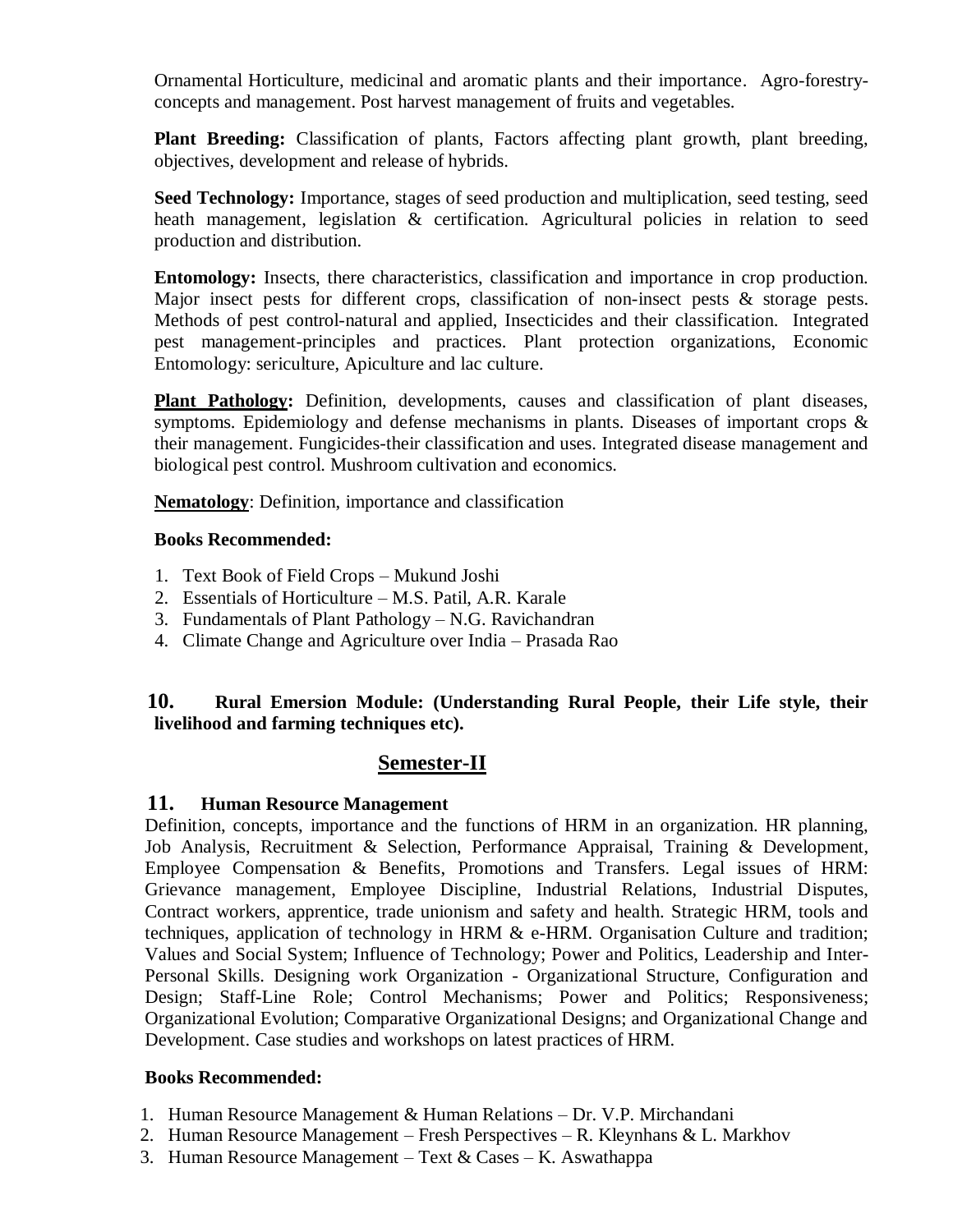# **12. Business Statistics & Analytics**

Definition, scope and limitations of statistics; Descriptive statistics: central tendency, dispersion, probability rules, Independent events and conditional probability. Construction of frequency distribution. Measures of central tendency - mean, median and mode, Measures of dispersionrange, standard deviation and variance . Simple correlation and regression - correlation analysis, estimation using regression line. Random variable and probability distributions. Concept of random sampling. Theory of estimation and testing of hypothesis. Large and small sample tests and chi- square tests. Non parametric tests- Difference between parametric and non-parametric tests, advantages and disadvantages of nonparametric tests. Analysis of variance - Definition, assumptions and uses. Analysis of one -way and two -way classified data. Time series and forecasting - Concept and definition of a time series, components of time series and their measurements, time series analysis in forecasting. Application of Statistical Packages SPSS.

Introduction to Analytics, Organization/sources of data- Importance of data quality, dealing with missing or incomplete data, data Classification, Introduction to Data Minin: Data Mining Process, Data mining tool, Optimization Use of Excel to solve business problems: e.g. marketing mix, capital budgeting, portfolio optimization etc. Decision Making under uncertainty simulation. Introduction to types of problems: inventory management, capital investment analysis, market share estimation, sensitivity analysis. Practical sessions and case studies.

# **Books Recommended:**

- 1. Business Statistics & Analysis S. Panneerselvam & P. Nagesh
- 2. Data Analysis The Complete Beginner's Guide Byron Francis
- 3. Business Analytics Data Analysis & Decision Making S. Christian Albirique

# **13. Sales & Distribution Management**

Introduction to Sales & Distribution Management: Nature and scope of sales management, personal selling objectives, types of sales management positions, theories of personal selling, personal selling strategies, sales forecasting and budgeting decisions, emerging trends in selling, ethical leadership, case analysis. Personal Selling Process, Sales Territories & Quotas: Selling process, relationship selling, Designing Sales Territories, sales quotas and sales organisation structures, case Analysis. Sales Force Management: Recruitment and selection of sales force, training, motivating and compensating the sales force, controlling the sales force, case analysis. Distribution Management: Introduction, need and scope of distribution management, marketing channels strategy, levels of channels, institutions for channels- retailing, wholesaling, designing channel systems, channel management, case analysis. Market logistics and supply chain management: Definition & scope of logistics, components of logistics, inventory & warehouse management, transportation, channel information systems, distribution management in international markets, Case analysis.

#### **Books Recommended:**

- 1. Sales & Distribution Management An Indian Perspective Pingali Venugopal
- 2. Sales & Distribution Management Tapan K. Panda & Sunil Sahadev
- 3. Sales & Distribution Management Krishna Havaldar & Vasant K.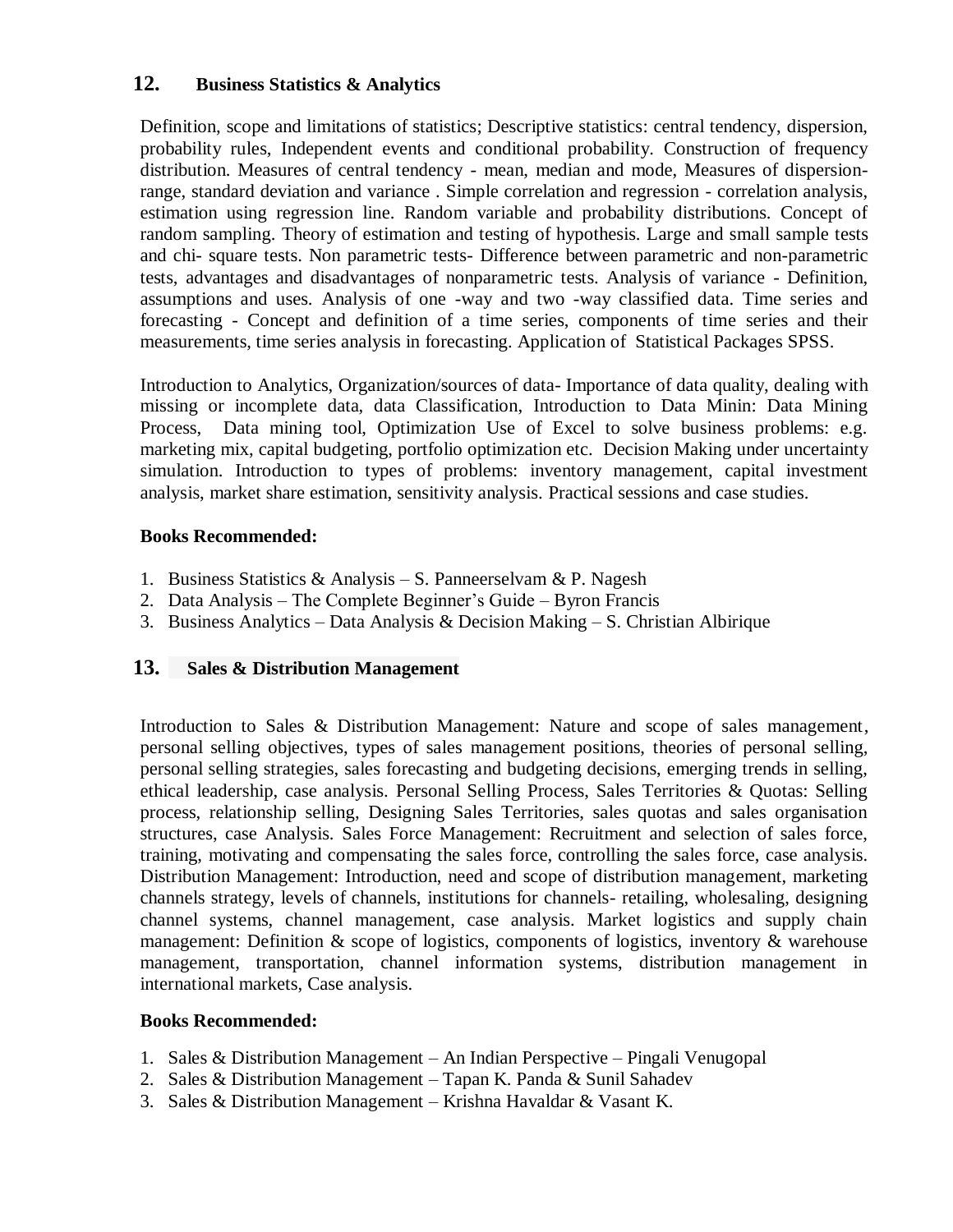# **14. Agri-Finance & Commercial Banking:**

Financial policy, Sources of finance: external, internal, owned, debt, foreign financial participation; raising finance and important issues. Effect of legal form of organisation, provisions of the Companies Act, control of capital issues. Need for financing agri-business in India, assessment of the capacity of the borrowers to borrow and repay commercial Banks, Regional Rural Banks, NABARD, Cooperatives'(NCDC and other institutions), Agro Industries Corporation, IDBI, IFCI, ICICI, SFCs, SIDCs; LIC, Non-Banking Financial Companies Agri-Business financing system in India: aims and objectives of financing of agri-business, framework of financial decision making, changing role of Finance Manager, long term finance and short term financing for agri business - methods of appraising working capital requirements, Precautions and procedural formalities of financing: pre-progress and post financing requirements, RBI guidelines, Role of external finance for agricultural production, marketing and processing - demand assessment, repayment method, steps for NPA reduction; problems, prospects and challenges in financing of agri-business in India.

Indian Financial System: An Overview: Indian Banking System, Banking Structure in India, Evaluation of the Banking System and Future Trends. Analysis of the Banking Structure and Performance Measurement, Interpreting Bank Balance Sheet and Income Expenditure Statements, Financial Statement Analysis and Bank Performance Measurement, CAR, NPA, Liquidity Ratios, Structural Ratios and Profitability Ratios. Banking Regulations, Functions of t various regulators like RBI, IRDA, SEBI, CRR, SLR, CRAR and Income Recognition Norms. Provision for NPAs, Management of Banking Organisation, Loan Management, Investment Management, Profit and Growth Management, Asset Liability Management using traditional GAP and Modern Techniques. Financial Innovations and Opportunities for Banks**,** Factoring, Securitisation and Take Out Finance. Technological Innovations and Opportunities for Banks.

#### **Books Recommended:**

- 1. Banking Reforms & Agricultural Finance in India S.M. Jawed Akhtar & Nahid Akhtar
- 2. Agricultural Finance in India The Role of NABARD K. Prabhakar Rajkumar
- 3. Commercial Bank Credit to Agriculture in India Awadhesh Narayan Shukla

# **15. Micro Finance and Financial Inclusion:**

Introduction to Microfinance and Global developments. Status of Microfinance in India. Recommendations of various committees. Outreach of Microfinance, Potentiality of Microfinance in India, Banking potentiality for Microfinance in India. Models of Credit disbursement under microfinance. Government and Microfinance: Introduction, SHGs and different schemes, Importance of SHGs: Introduction, benefits of SHGs to members, benefits to women, benefits to Banks, benefits to Government, benefits to Voluntary Agencies and benefits to Society. SHG and Poverty Alleviation Programs, SHG and Special Programs/Schemes. Livelihood Intervention, Livelihood Promotion efforts in India, Integrated Sectoral Strategies, Strategies for vulnerable segments of the population, delivery of Livelihood, models of Livelihood Problems and Income Generating Activities. Participatory Rural Appraisal: Introduction, Participatory Assessment- Concepts and Pre-requisites, Conducting Participatory Assessment, Tools and Techniques of Participatory Assessment.

Federation of SHGs, Group Formation and its Operation, Opening of Bank Account, Book Keeping and Maintenance of Records, Credit Linkage of SHGs.

#### **Books Recommended:**

1. Banker to the Poor : Micro-Lending and the Battle against World Poverty – Mohd. Yunus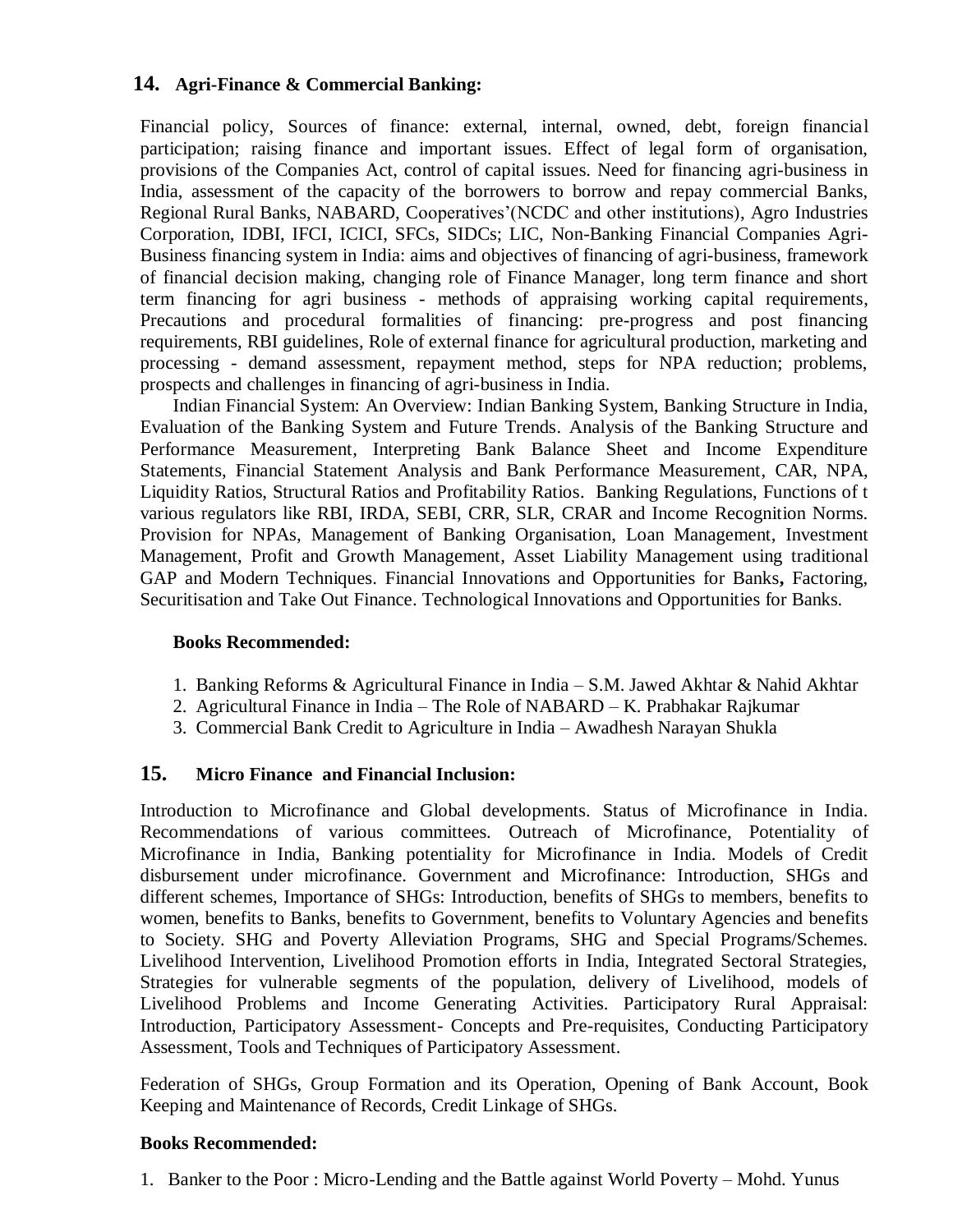- 2. The Economics of Microfinance Jonathan Morduch
- 3. Emerging Challenges and Innovations in Microfinance & Financial Inclusion O'Conner, Michael & Silva

# **16. Agri-Input Marketing:**

A Framework for understanding Agriculture Input Marketing Environment, The Rural Environment and Demand Behavior of Agri-business Consumers, Overview of Agri-Input Industry in India. Functional Issues: Market Segmentation, Channel Selection, MIS for Marketing Agriculture Inputs, Market Research, Market Planning, Marketing Strategy, Strategy Implementation, Communication strategy for Marketing Agriculture Inputs, Persuading Consumers for Agri-inputs, Product Development and Competitors' Analysis, Corporate Farmers Partnership in Agriculture Input Marketing. Practical case analysis, case studies and presentations.

# **Books Recommended:**

- 1. Agricultural Marketing in India S.C. Acharya & N.C. Agarwal
- 2. Marketing of Agricultural Products R.L. Kholsa & Damey
- 3. Management of Agricultural Inputs Samarendra Mohapatra

# **17. Retail Management:**

Introduction to Retail Management and definition of Retailing, Economic significance of Retailing, Retail Management decision process, Product Retailing vs. Service Retailing, Types of Retailers, Retail Environment, Indian vs. Global Scenario. The Retail Marketing Segmentation: Introduction, Importance of Market, Segmentation in Retail, Targeted Marketing Efforts, Criteria for Effective Segmentation, Dimensions of Segmentation, Positioning Decisions, Limitations of Market Segmentation.

Store Location and Layout: Introduction, Types of Retail Stores location, Factors Affecting Retail location decisions, Retail Marketing Strategies: Introduction, Target Market and Retail Format, Strategy at different levels of Business, Building a Sustainable Competitive Advantage, the Strategic Retail Planning Process, Retail Models, Retail "EST" model. Retail Merchandising: Introduction, understanding Merchandising Management, activities of a Merchandiser, Retail Merchandising Management Process. Private Branding in Retail: Introduction, difference between a Private Brand and a National Brand, growth drivers of Private Label, Global Scenario of Private Labels, Indian Market Scenario, advantages and disadvantages of Private Label.

Integrated Marketing Communication in Retail: Introduction, understanding Integrated Marketing Communication, elements of Communication Process, Communication Plan - Integrated marketing process, tools of IMC, upcoming tools of IMC, factors influencing the increased use of sales promotion. Retail Pricing- Introduction, establishing Pricing Policies, factors Influencing Pricing, Pricing Strategies, Psychological pricing, Mark-up and Mark-down Pricing. E-Tailing, Role of Technology in Satisfying market demand, technology in Retail Marketing Decisions, Structure and Developments in E-tailing, factors Influencing the Growth of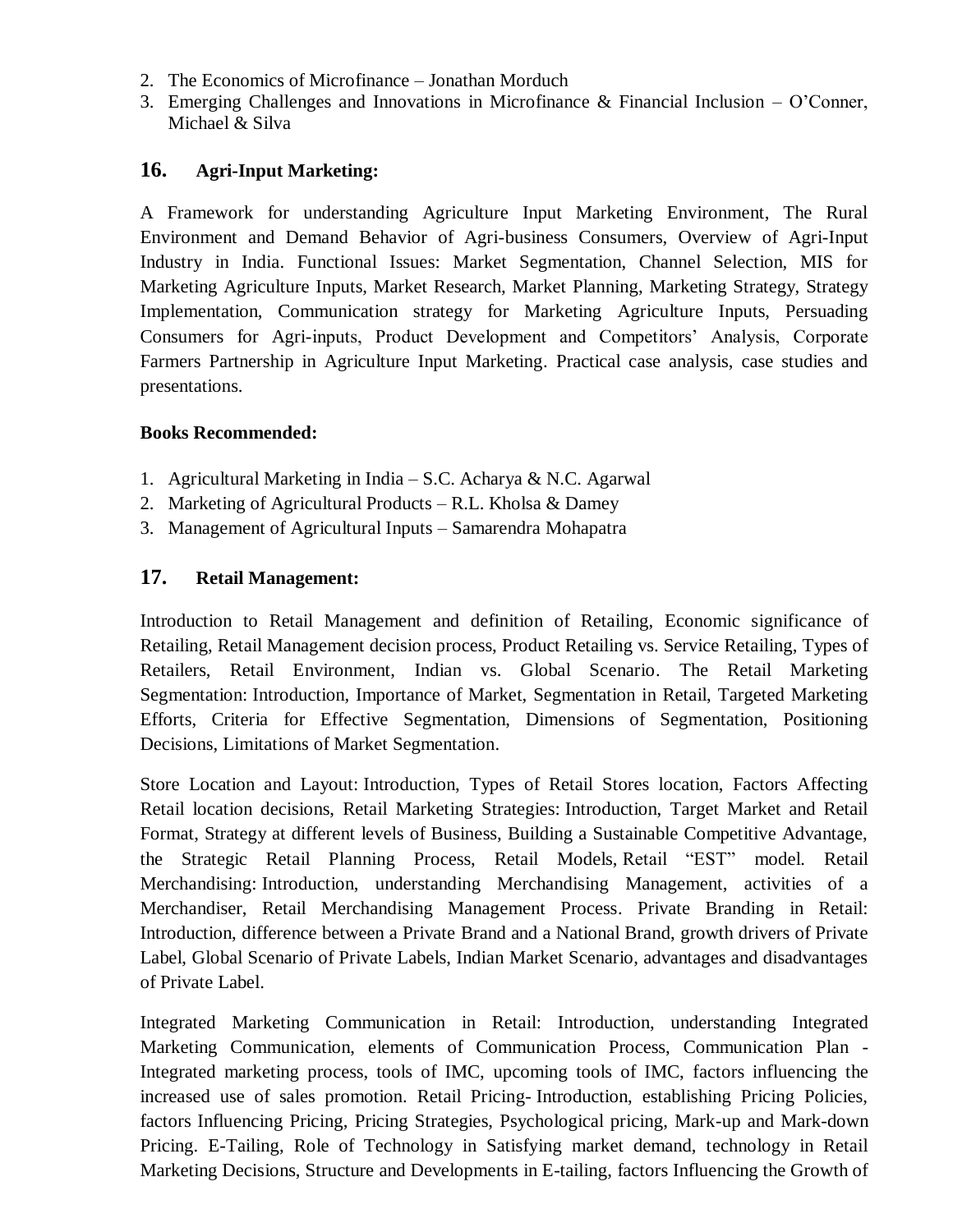E-Tailing, advantages & disadvantages of E-Tailing, Future of Electronic Retailing. Rural Retailing - Introduction, an Overview of the Indian Rural Market, role of Rural retailing in India, Challenges in Indian Rural Market, Periodic Markets (Shanties/Haats/Jathras), Rural retail Players in India, Rural Retail Strategies, future of Rural retailing. Practical case analysis and presentations.

#### **Books Recommended:**

- 1. Retail Management Michael Levy & Barton
- 2. Retail Strategies Understanding Why We Shop Jim
- 3. Retail Management Bajaj, Tuli & Srivastava

## **18. Research Methodology:**

Introduction to Research, it's meaning and types. Exploratory research, Conclusive research; The process of research; Research applications in social and business sciences; Features of a Good research study.

Research Problem: Defining the Research problem; Management Decision Problem; Problem identification process; Components of the research problem. Formulating the Research Hypothesis: Types of Research hypothesis; Writing a research proposal- Contents and types. Research Design: Meaning, nature and classification of Research Designs; Exploratory Research Designs: Secondary Resource analysis, Case study Method, Expert opinion survey, Focus group discussions; Descriptive Research Designs: Cross-sectional studies and Longitudinal studies; Experimental Designs, Errors affecting Research Design.

Primary and Secondary Data: Classification of Data; Secondary Data: Uses, Advantages, Disadvantages, Types and sources; Primary Data Collection: Observation method, Focus Group Discussion, Personal Interview method. Attitude Measurement and Scaling: Types of Measurement Scales; Attitude; Classification of Scales: Single item vs Multiple Item scale, Comparative vs Non-Comparative scales, Measurement Error, Criteria for Good Measurement.

Questionnaire Design: Questionnaire method; Types of Questionnaires; Process of Questionnaire Designing; Advantages and Disadvantages of Questionnaire Method. Sampling: Sampling concepts- Sample vs Census, Sampling vs Non Sampling error; Sampling Design- Probability and Non Probability Sampling design; Determination of Sample size-Sample size for estimating population mean, Determination of sample size for estimating the population proportion.

Data Processing: Data Editing- Field Editing, Centralized in house editing; Coding- Coding Closed ended structured Questions, Coding open ended structured Questions; Classification and Tabulation of Data. Univariate and Bivariate Analysis of Data: Descriptive vs Inferential Analysis, Descriptive Analysis of Univariate data- Analysis of Nominal scale data with only one possible response and with multiple category responses, Analysis of Ordinal Scaled Questions, Measures of Central Tendency, Measures of Dispersion; Descriptive Analysis of Bivariate data.

Testing of Hypotheses: Concepts, Steps and hypothesis about population mean; Tests concerning Means- the case of single population; Tests for Difference between two population means; Tests concerning population proportion- the case of single population; Tests for difference between two population proportions. Chi-square Analysis and various Chi-square tests. Analysis of Variance.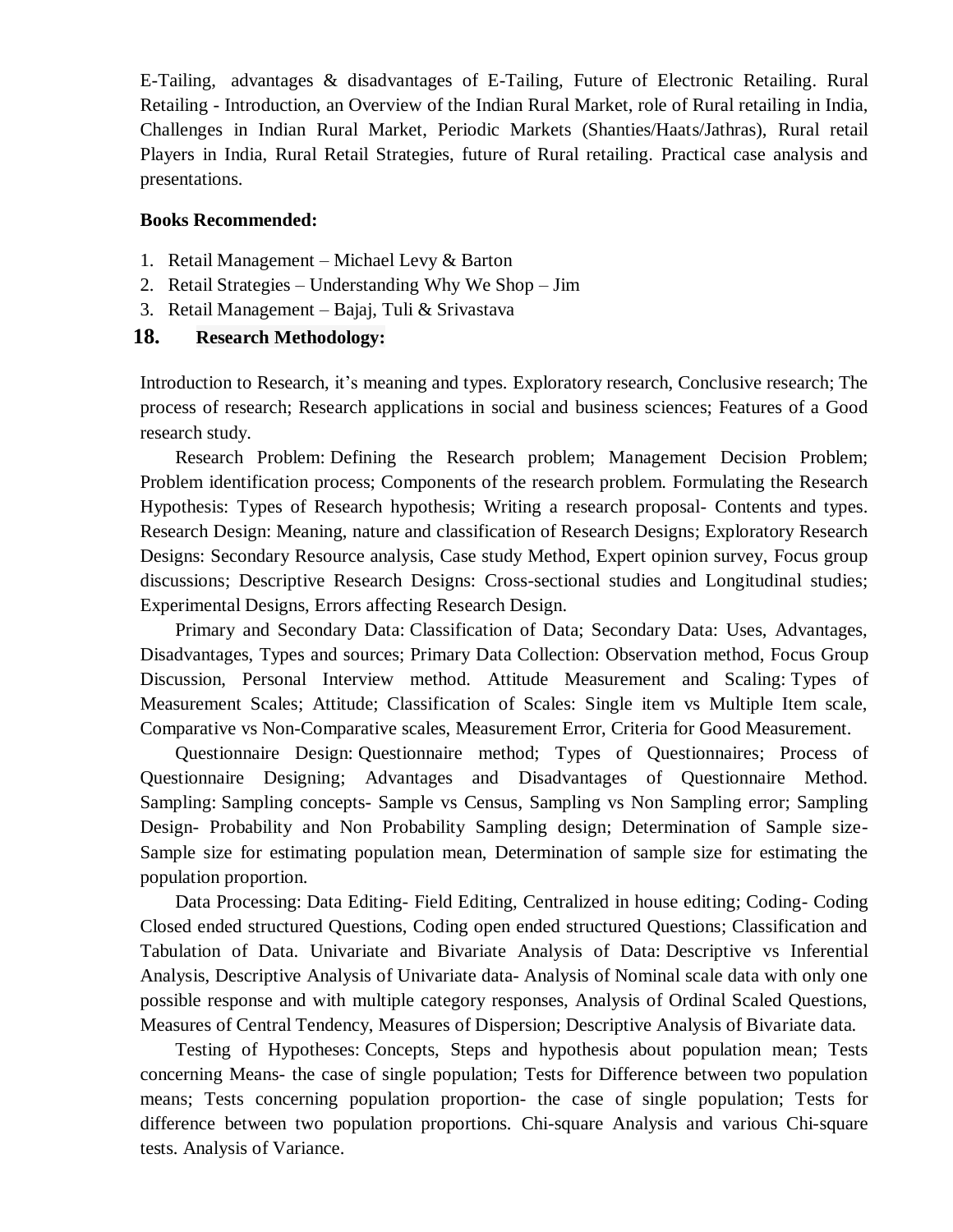Research Report Writing: Types of research reports – Brief reports and Detailed reports; Report writing: Structure of the research report- Preliminary section, Main report, Interpretations of Results and Suggested Recommendations; Report writing: Formulation rules for writing the report: Guidelines for presenting tabular data, Guidelines for visual Representations.

## **Books Recommended:**

- 1. Introducing Research Methodology: A Beginner's Guide to doing a Research Project
- 2. Research Design: Qualitative, Quantitative and Mixed Method Approaches John W. Creswell
- 3. The Research Method Knowledge Base William M.K. Trodim

# **19. Managerial Analysis and Communication :**

Definition, Role, Classification and Importance – Purpose of communication, Communication Process, Characteristics of successful communication, Importance of communication in management, Communication structure in organization, Communication in conflict resolution and Communication in crisis, Communication and Negotiation and Communication in a crosscultural setting. Oral Communication, Conduct of Meetings – Procedure, Preparation of agenda, Minutes and resolutions, Conducting seminars and conferences, Procedure of regulating speech, evaluating oral presentation, Group Discussion, drafting of speech. Written Communication, Business Letters and Reports, Resume Writing – Application Letter – Interview Techniques – Body Language – Manners for Managers. Presentation skills, Employment communication.

# **Books Recommended:**

- 1. Guide to Managerial Communication Mary Munter  $(10<sup>th</sup> Edition)$
- 2. Managerial Communication Strategies and Applications Hynes & Veltos ( $7<sup>th</sup>$  Edition)

# **20. Summer Internship Project (6 weeks to 8 weeks)**

# **Semester-III**

# **21. Procurement & Supply Chain Management**

Introduction -Procurement Management (Quality, Quantity, Price, Source and Time), Types of Procurement in Agri Commodities -Procurement Strategies, Purchasing function, Effectiveness and Efficiency of Procurement Management in India -Procurement Management in Agro Processing Industries, Factors affecting organization and Management Structures -Procurement Strategies in Food Grains - Procurement Strategies in Perishables, Contract Farming, Logistics Management -Supply Chain in Procurement of Agri Commodities, Demand driven supply chains; Identity, preservation, Traceability and Project Work.

Introduction to Supply Chain Management. The management components of supply chain management. Eight supply chain processes. Electronically linking of the supply chain. Supply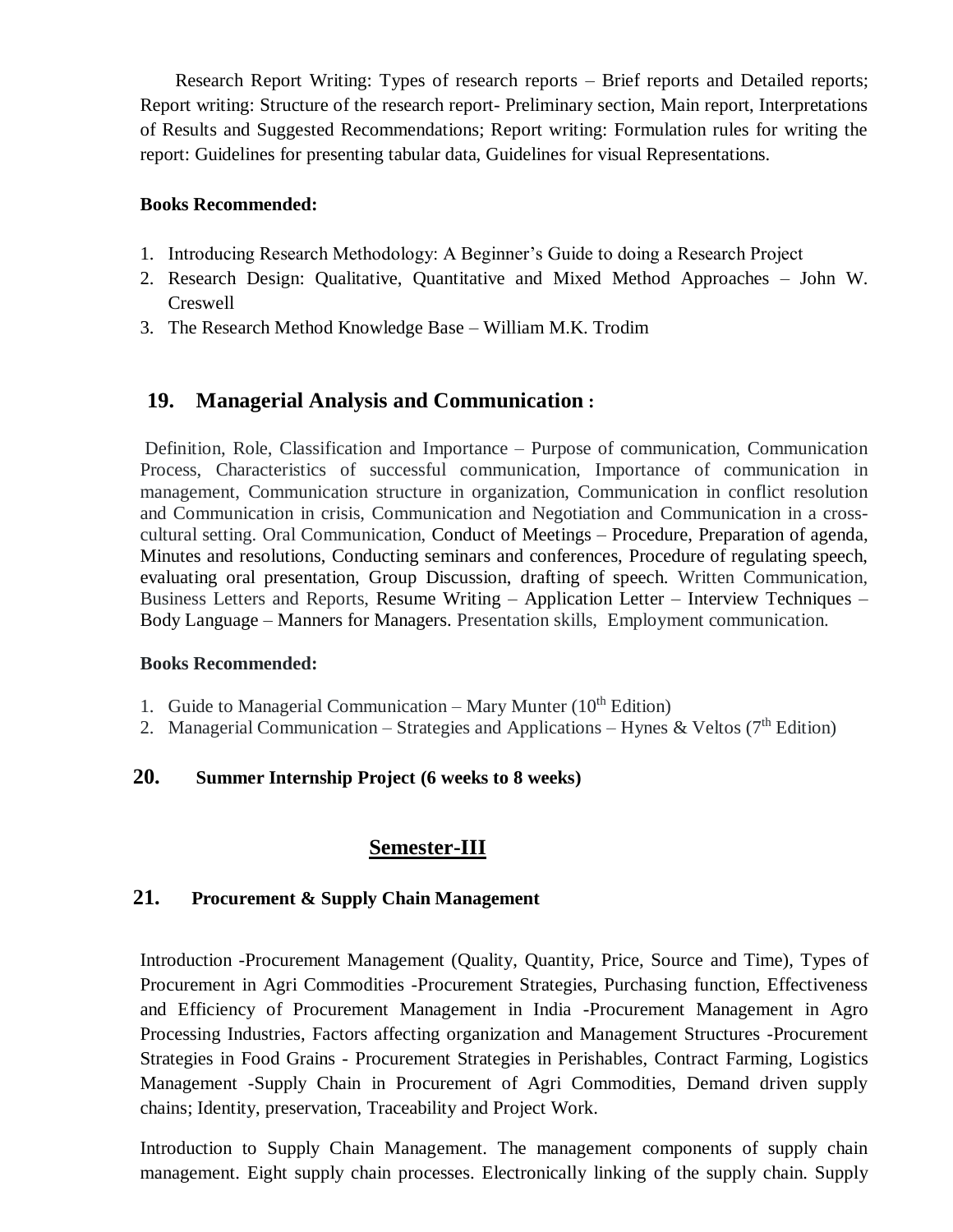chain performance measurement. Development and implemention of partnerships in the supply chain. Implementation of Supply Chain Management.

# **Books Recommended:**

- 1. The Procurement and Supply Manager's Desk Reference Fred Sollish & John Semanik
- 2. Essentials of Supply Chain management Michael H. Flyos
- 3. Procurement Principles & Management Peter Bailey & David Farms (11<sup>th</sup> Edition)

# **22. Rural Marketing:**

Rural Markets – Characteristics and Environment of Rural Markets in India, Rural Marketing – Domain and Perspective, Rural Marketing framework for Managerial Action, Market Planning, Changing Profile of Rural Customers, Product Adoption, Strategic issues in Rural Marketing (product and Pricing), Marketing of Rural Products, Research in rural markets, Marketing of agricultural inputs and equipments, Marketing of consumer durables and non-durables, Marketing of services, Agricultural marketing and marketing of handicrafts and handloom products. Changing scenario of Rural Markets and Consumer choices in India. Practical case analysis and presentations.

# **Books Recommended:**

- 1. Rural Marketing Pradeep Kashyap
- 2. Rural Marketing Challenges & Opportunities Dinesh Kumar & Punam Gupta
- 3. Rural Marketing N.V. Badi & R.V. Badi
- 4. Rural Marketing Text & Cases C.S.S Krisnamacharyulu & Lalitha Ramakrishnan

# **23. Digital Marketing & E-Business**

Digital Marketing Fundamentals. Website Planning and Structure, Face book Marketing for Business, Google Ad words and PPC Advertising, YouTube and Video Marketing, E-mail Marketing for Business, Lead Generation & Marketing Automation, E-Commerce and Payment Gateway. Remarketing Strategies – Advance Level, Google Plus for Business, LinkedIN and Twitter Marketing, Google Analytics and Webmaster Tool, Search Engine Optimization (SEO), Affiliate Marketing & Google AdSense. Case Studies and Practical Assignments, Google Certification Program Training.

Introduction to e-Business - definition, classification, development and the economic influence of the e-business, E-business Network Technology, Basic knowledge to Computer Network, Internet/Extranet/Intranet, Webpage, Website. Unbundling the Corporation Rethinking the e-Business model. e-Stock and e-Supply Chain Management, key issues in 5 levels of IT-induced configuration. E-money and E-payment, different forms of e-payment, e-banking and issues of e-business implementation.

# **Books Recommended:**

- 1. Integrated Digital Marketing Eric Caplin
- 2. Social Media Marketing 2020 Mastery Brandon J. Artley
- 3. The Zen of Social Media Marketing Shama Hyder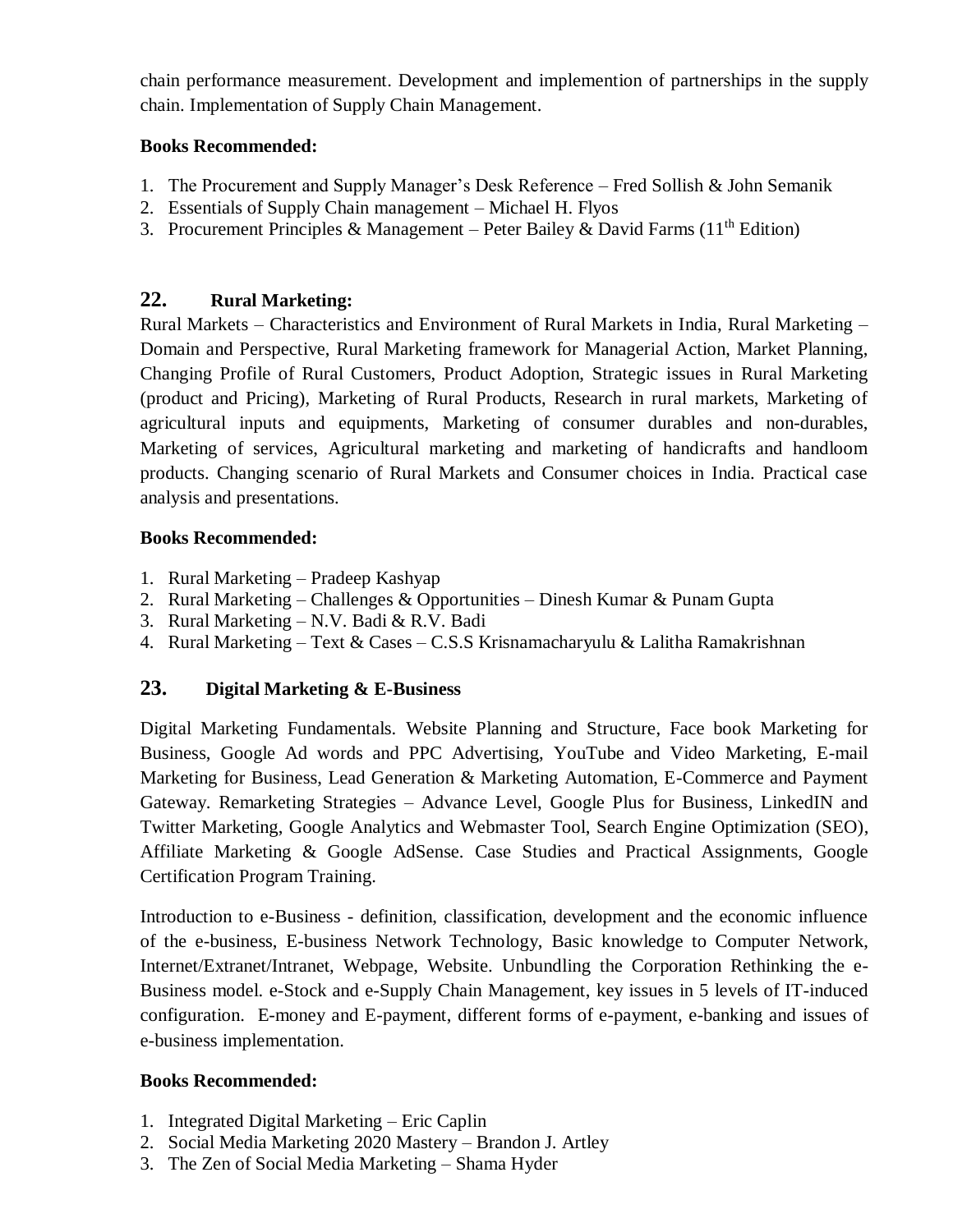# **24. International Agri-Food Trade:**

Importance of agriculture in development and trade, Inter-regional verses international importance of trade, case for free trade and for protectionism- globalization and agriculture – case of free trade for protectionism in case of agriculture.

Instruments of trade policy- Economic rationale and impact of tariffs - optimum tariff rate quotas and subsidies – other instruments of trade policy - effective rates of protection. Trade policy of developing economies- Import substituting industrialization and export oriented industrialization. Brief history of GATT- provisions relating to agri-trade- factors leading to establishment of WTO- basic principles- functions and organization - Agreement on agriculture main provisions - market access- domestic support - Overview of Foreign Trade and trade policy of India, Indian agricultural trade - trends and features, Agricultural Trade policy- objectives, Export and import procedures and documentations: Introduction to International Businessdefinition of international business and prerequisites to start export/ import business, economic and non-economic perspectives on gains from trade and food sovereignty. Analysis of the consequences of several types of trade policy using a 2-panel partial equilibrium trade model illustration; Description of the motivations for and limitations of six varieties of trade policies; Summarization of the views of multiple political constituencies regarding international food aid.

# **Books Recommended:**

- 1. Agricultural Trade, Policy Reference and Global Food Security Kym Anderson
- 2. International Trade in Agricultural Products Michael Reed
- 3. Global Marketing Warren J. Keegan

# **25. Strategic Management:**

Environmental Analysis: Challenges for Top Management, Historical perspectives, Surprises. Mega, Macro and Micro Power Sector – Global and National. General / Immediate nature of external environment. Environmental scanning – Frame work profile of the environment. SAP / ETOP CORE COMPETENCY / KSFs. Strategic Planning Process, Enterprise level planning process, Corporate Planning, Strategic Planning Process, Component of Strategic Management process, Recent initiatives on Strategic Planning Formulation, Vision, Mission and values, SWOT Analysis, Strategic Choices: BCG, Competitive forces:3 and 5 forces, Strategy Implementation – Encompassing of Organizational Structure and Design, Resource allocation and control.

Strategic Leadership for Managing Change, understanding Leadership, Leadership Effectiveness, Leadership through spiritual intelligence, Strategies for managing dynamic change, Group Exercise – Strategic thinking, Benchmarking, Types of bench marking, Identifying relevant benchmarking practices – case study. Balance Scorecard, Importance of BSC in the changing scenario, Preparation of BSC – Group exercise, Performance Management System, Problem Solving and Action Plan. Strategic Planning in uncertain environment (Scenario Planning), Strategies for Networked World (Collaborative Business Models).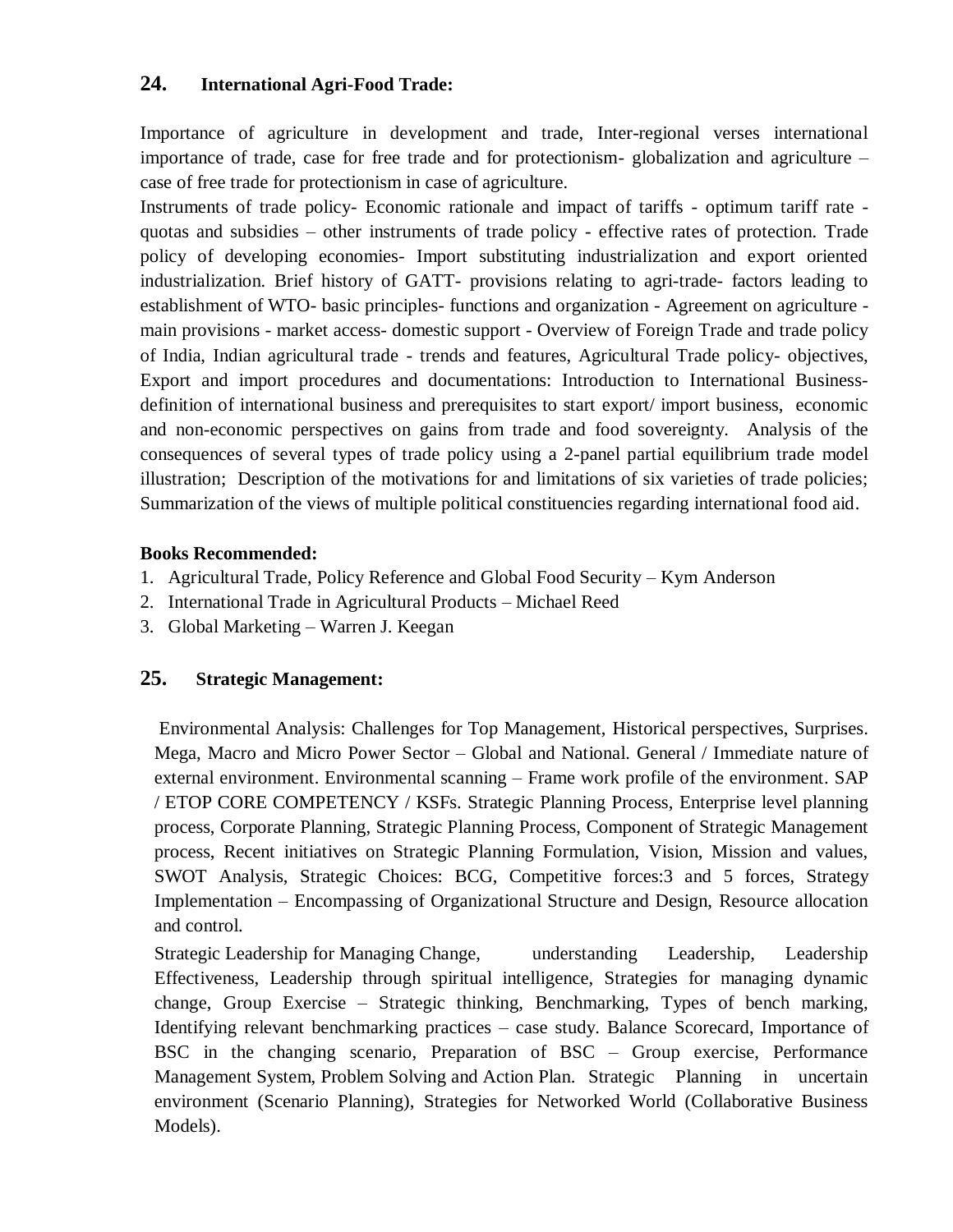#### **Books Recommended:**

- 1. Business Strategy: Managing Uncertainty, Opportunity and Enterprise J.C. Spender
- 2. Strategic Management Formulation, Implementation and Control **–** John A. Pearce, Richard B. Robinson, Amita Mital (12th Edition)
- 3. Strategic Management Wiley

### **26. Seminars & Workshops**

### **27. CSR Management and Rural Livelihood**:

Overview of Corporate Social responsibility, its evolution, various models, metrics and stakeholders as well as key issues in communicating CSR including the use of online communities. Understand the roots of CSR, critical elements of a CSR initiative, the CSR communication paradox, the implementation issues of a CSR initiative, Develop a strategic communication plan for CSR , Audit an existing CSR initiative. CSR initiatives in India, legal provisions as per Companies Act, 2013, penalties and it's implementation

Concept and definition of Rural Livelihood and indicators of rural livelihood. Levels of living, framework for livelihood analysis and livelihood strategies. Utilizing the framework for livelihood analysis. Lifelong learning/continuing education towards livelihood development. Status of living condition in rural India, Income and consumption pattern of rural people, Economic and social inequality.

#### **Books Recommended:**

.

- 1. CSR: Win Win Propositions for Communities, Corporates and Agriculture S.P. Wani, K.V. Raju.
- 2. Agriculture and Rural Transformation B.K. Jamir, M. Giribabu
- 3. India CSR Report: Trends and Prospects of CSR Girija Srinivasan, N. Srinivasan

# **28. Agri Warehousing & Collateral Management**

Warehouse functions, processes, organization and operations: Analysis of warehouse location, operations, management, controls, procedures, finance, security, cargo/materials handling and productivity.

Definition and Purpose of collateral and reasons for collateral becoming popular. Transaction Type Necessitating collateral 1– Secured cash borrowing and lending, Cash borrowing at CSDs and Custodians, Foreign exchange Transaction Type Necessitating collateral 2- Securities lending and borrowing, Repo, OTC derivatives, Types of Collateral Cash, Bond, Equity, Legal Protection- Necessity of legal protection, Master agreements and credit support annexes, Specific Clauses and implications for Operations. The Collateral life cycle 1, Collateral eligibility, Collateral selection and optimization, Calculating market value and collateral value, The Collateral life cycle 2, Revaluation margin calls, Thresholds, minimum transfer amount,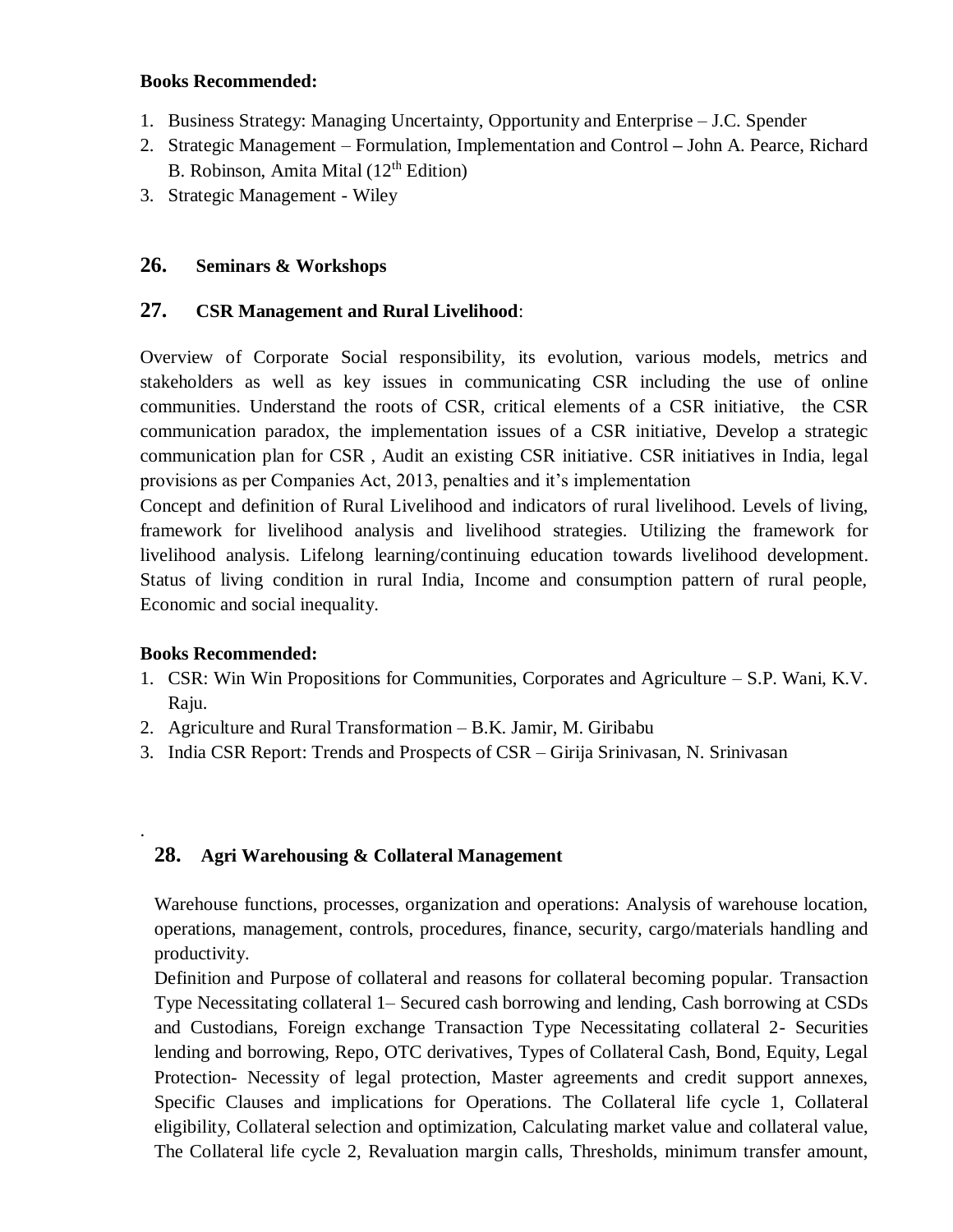Agreeing collateral, settlement methods, Settlement instruction, successful and failed settlement.

# **Books Recommended:**

- 1. The Definitive Guide to Warehousing CSCMP & Scott B. Kellen
- 2. The Complete Book on Cold Storage, Cold Chain and Warehouse NPCS Board of Consultants & Engineers
- 3. Collateral Management: A Guide to Mitigating Counterparty Risk Michael Simmons

# **29. Data Science and Business Analytics**

Learning and application of Advance Excel. Data Analysis in Excel - Data Analysis in Excel - I: Functions, Formulae, and Charts, Data Analysis in Excel - II: Pivots and Lookups, Analytics. Problem Solving- Business and Data Understanding, Data Preparation, Modeling, Evaluation and Deployment. Basics of SQL: Data Retrieval, Compound Functions, Relational Operators and Sorting, Exploratory Data Analysis - Problem Statement, Solution, Data Sourcing, Data Cleaning, Univariate Analysis, Segmented Univariate and Bivariate Analysis, Derived Metrics, Basics of Probability Discrete Probability Distributions, Continuous Probability Distributions, Central Limit Theorem and Hypothesis Testing.

# **Books Recommended:**

- 1. Data Analytics for Beginners Victor Finch
- 2. Data Analytics Anil Maheswari
- 3. Business Intelligence, Analytics and Data Science A Managerial Perspective Pearson  $(4<sup>th</sup> Edition)$

# **Semester-IV**

# **30. Innovation & Agri-preneurship**

**Exploring Innovations** - The processes used to explore innovations along with the technology, market and strategy dimensions as the innovation moves from idea to market.

**Executing Innovations** - The structures and incentives organizations must put into place to effectively allow talented individuals (from different functions) to execute innovation processes. **Exploiting Innovations** - The strategies that a firm must consider to most effectively exploit the value of their innovation including innovation platforms that incorporate multiple product options, portfolios and standards.

**Renewing Innovations** - The processes, structures and strategies for exploring, executing and exploiting innovations that established firms can use to renew their innovation foundations in the face of potentially disruptive innovations.

Views of Economists, Sociologists, Psychologists and Managers on making of an Entrepreneur. Role of entrepreneurs in socio-economic development of a country. Growth of entrepreneurship in India. Entrepreneurial competencies and skills: Meaning and components of entrepreneurial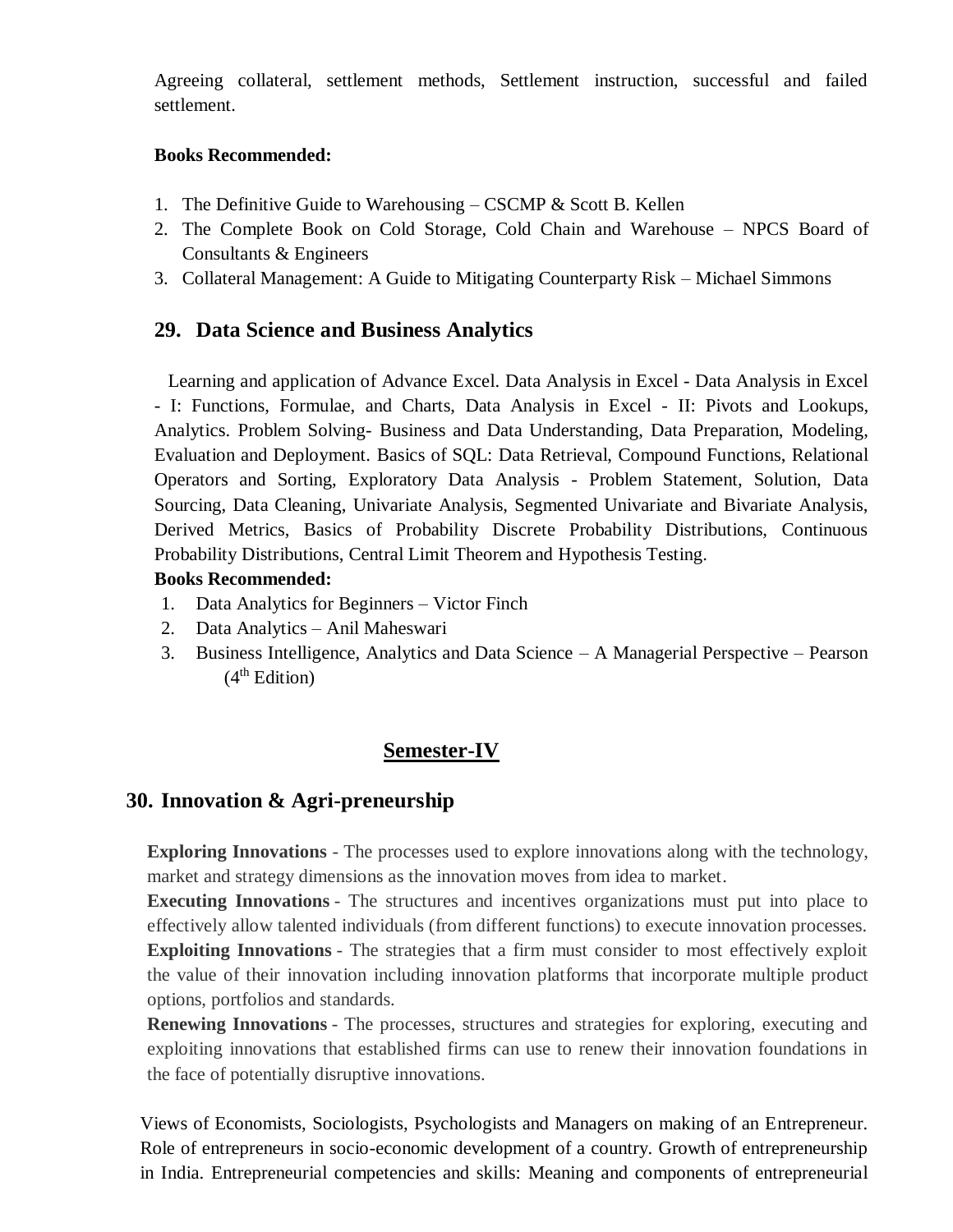competencies and developing competencies. Functions of an entrepreneur: Types of entrepreneurs, Entrepreneur vs Professional manager. Women Entrepreneur: Concept and functions of women entrepreneurs, Problems of women entrepreneurs and developing women entrepreneurs – recent trends. Factors influencing entrepreneurship: Individual factors, Environmental factors and Socio-cultural factors. Support systems. Entrepreneurial motivation: Motivating factors and achievement motivation. Entrepreneurial Mobility: Factors influencing mobility: Occupational Mobility and Location Mobility. Entrepreneurial Development Programmes (EDPs): Need and objectives of EDP: Course contents, phases and evaluation. Small Entrepreneurs: Government Policy for small scale industries (SSIs). Institutional Support systems for small entrepreneurs. (Role of DIC, SFCs, Commercial Banks, SIDBI, Entrepreneurship Development Institutes (EDIs). Road Map for setting up a new venture.

# **Books Recommended:**

- 1. Innovation and Entrepreneurship Peter F. Drucker
- 2. Entrepreneurship Development Monica Loss, F.L. Bascunan
- 3. Innovation and Entrepreneurship Arvind Kumar Bhatt

# **31. Agribusiness Marketing Model & Project Management**

Application of marketing and economic principles to decision making in contemporary agribusiness organisations. Marketing strategies, marketing research and information, segmentation and targeting, marketing mix and market plans within food, fiber, natural resource and production input industries. Professional selling skills and knowledge. Off-campus field assignments.

Concept of a Project & Project Management: Characteristic features of a project. Project Management vs. General Management. Project life cycle and its different phases. Project feasibility study: Market feasibility, Technical feasibility and Financial feasibility. Social Cost Benefit Analysis (SCBA): Basic concepts and rationale of SCBA. Meaning of Shadow price. Identification and quantification of different types of costs and benefits. UNIDO Approach and L.M. approach to SCBA. Social rate and discount. Shadow Price of foreign exchange and shadow price of wage rate. Pre-requisites for successful implementation of projects. Evaluation and appraisal of projects: Project appraisal techniques. Project Control: Reasons for ineffective project control, techniques of project control. Preparation of project proposals. Case studies.

#### **Books Recommended:**

- 1. Project Management Absolute Beginner's Guide Gregory Horine
- 2. Project Management A sydtems Approach to Planning, Scheduling and Controlling

# **32.Dissertation**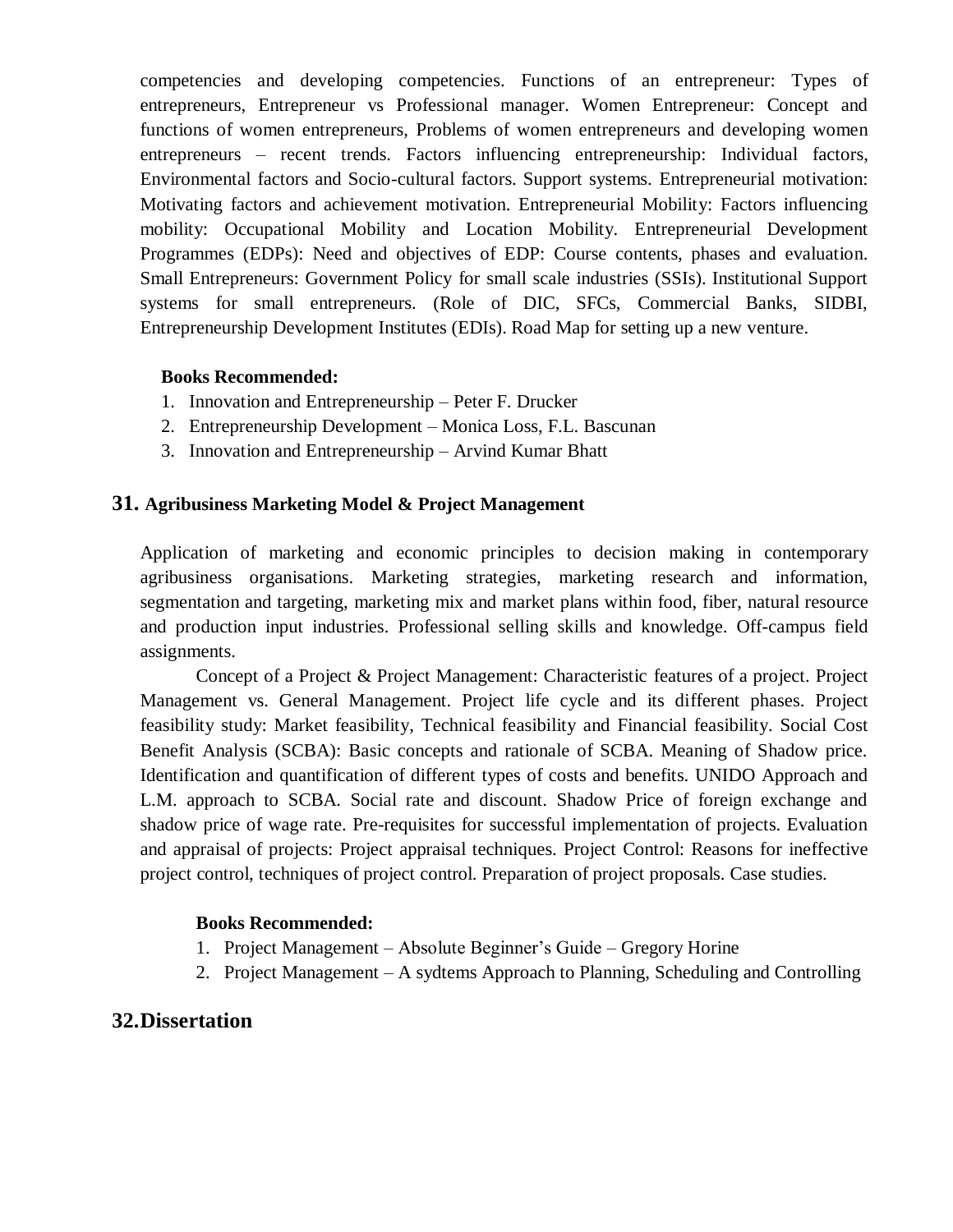# **REGULATION & STRUCTURE OF THE MBA (AGRIBUSINESS) UNDER THE SEMESTER SYSTEM REGULATIONS**

**1.** The 2-Years MBA (Agribusiness), under CBCS, a two years full-time professional Degree Programme, shall have four semesters. After successful completion of four semesters, Degree will be awarded to qualified students.

#### **2. Duration:**

The duration of the programme shall be 2 years with 4 semesters. Odd semesters are from July to December (i.e. 1<sup>st</sup> and 3rd semesters) and even semesters are from January to June (i.e. 2<sup>nd</sup> and 4<sup>th</sup> semesters). The examination shall be held tentatively in the month of December and May for odd and even semesters respectively.

### **3. Number of Papers (Semester wise):**

During the course a student has to take the following papers with marks along with their respective credits as given below:

| <b>Semester</b> | <b>No. of Papers</b> | <b>Credit</b> | <b>Marks</b> |
|-----------------|----------------------|---------------|--------------|
|                 | 10                   | 40            | 1000         |
| $\mathbf{I}$    | 10                   | 40            | 1000         |
| III             | 9                    | 36            | 900          |
| IV              | 3                    | 12            | 300          |
| <b>TOTAL</b>    | 32                   | 128           | 3200         |

#### **4. Eligibility Criteria for Admission:**

Bachelor's degree in Agriculture Science or allied subjects from any Agricultural University or Bachelor's Degree or it's equivalent qualification in any discipline with 50% in aggregate(45% for SC/ST) from any Institution recognized by the ICAR/UGC/ AICTE. The selection would be based on the career, entrance score (CAT/MAT/Entrance Test conducted by Department) and Group Discussion & Personal Interview.

**5.Curriculum**: The two years MBA course shall be divided into four semesters each for duration of six months, viz.

| $1st$ year<br>July-November |                | - 1 <sup>st</sup> Semester |  |  |
|-----------------------------|----------------|----------------------------|--|--|
|                             | December-April | $-2nd$ Semester            |  |  |
| $2nd$ year                  | July-November  | - 2nd Semester             |  |  |
|                             | December-April | - 4 <sup>th</sup> Semester |  |  |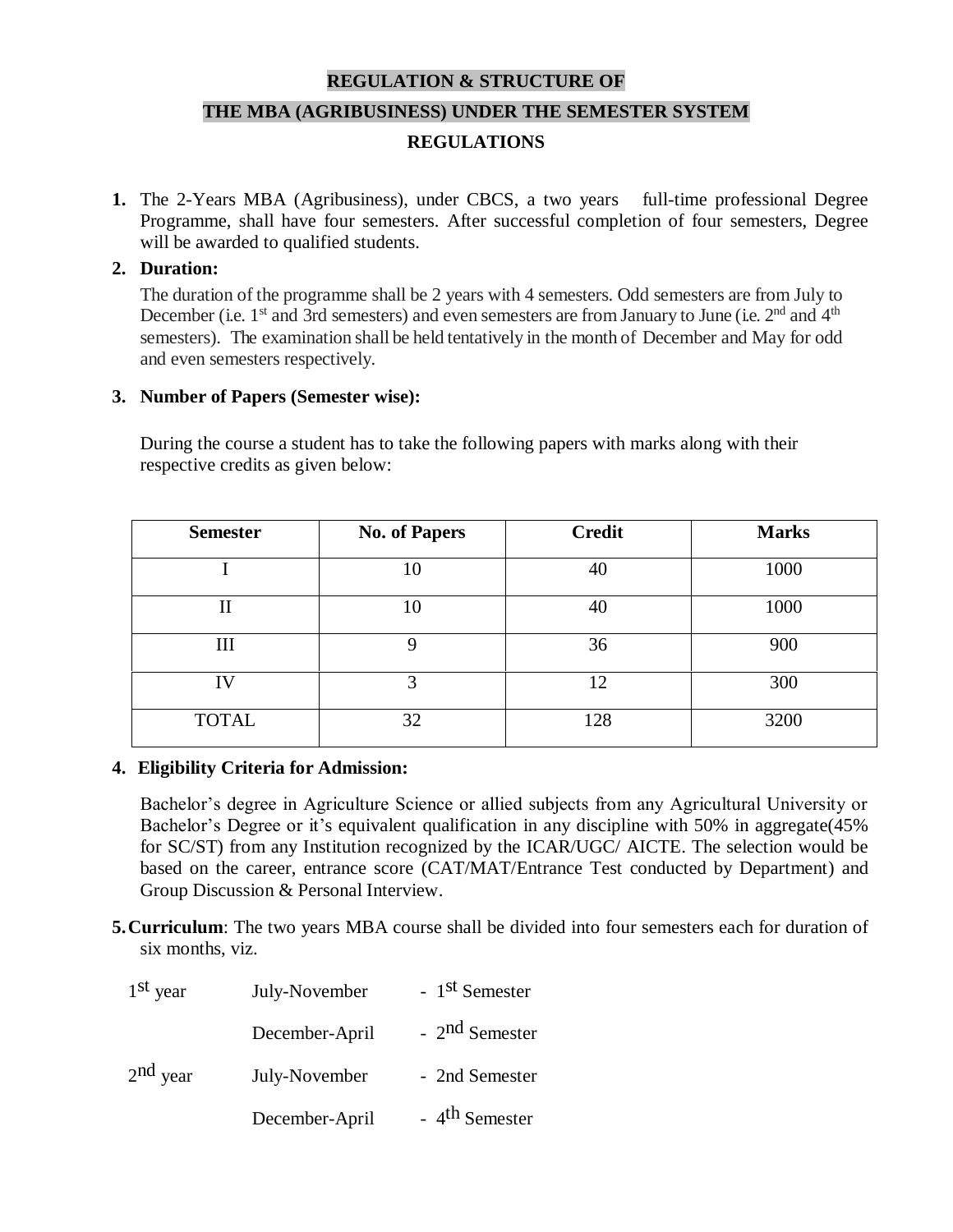- **6. Summer Training**: At the end of the second semester a student has to undergo on the-job training during May-July in an organization for 6-8 weeks to gain practical insight into the real life business. During the summer training, he/she will prepare a report under the joint guidance of a company executive and an internal guide from among the faculty members of the department. The report shall be evaluated out of 100 marks. The evaluation will be carried out by the faculty guide and an external member.
- **7. Examination**: Each paper carries 100 marks. In case of a paper having practical element, theory will carry 70 marks and practical 30 marks. The practical examinations shall be conducted jointly by both the internal and external examiners.

Each candidate has to secure at least 40% marks both in theory and practical separately in a paper and 50% marks in the aggregate in order to pass. The class will be awarded as follows:

| 50% but less than 60% | - Second Class |
|-----------------------|----------------|
| 60% and above         | - First class  |

There shall be no provision for third class. Any candidate securing minimum 50% in the aggregate will pass.

A student securing less than 40% in any paper shall be allowed two changes to sit for the said paper in two consecutive examinations in that paper only in the respective End Semester Examination. Such students shall not be considered for drawing the merit list for the purpose of award of gold medals or any other medal of the university/department.

- 8. **Evaluation Process**: The semester system of examination will have internal system of evaluation with the Board of Conducting Examiners constituted by the Teacher's Council of the department approved by the Board of Studies.
- 8.1 All the theory paper of 100 marks each will have the following components.
	- A. Quiz/assignments/presentation/class participation/ Mid semester Exam etc. 30 marks

B. End Semester Examination - 70 marks

#### **Note:**

#### A. i) Quiz/Assignment/Presentation/Class Participation

The marks under this category will be awarded and calculated in the following manner.

- a) Calculate the average of best two out of a minimum of three Quiz/Assignment/presentation, etc. of 10 marks each conducted during the Semester (may be in decimal place)
- b) Award class participation marks out of 10 (may be in decimal place).
- c) Calculate the average of (a)  $\&$  (b) above and round it up to the nearest whole number.
- ii) **Mid Semester Examination**: The duration will be of one hour and maximum marks 20 in each paper. The concerned faculty member will ensure that at least 30% coverage of syllabus prior to mid semester examination questions will be set from the potion covered. The questions will be set in such a manner that to answer them, knowledge of the syllabus will be required. There will be no repeat examination for the mid-semester examinations.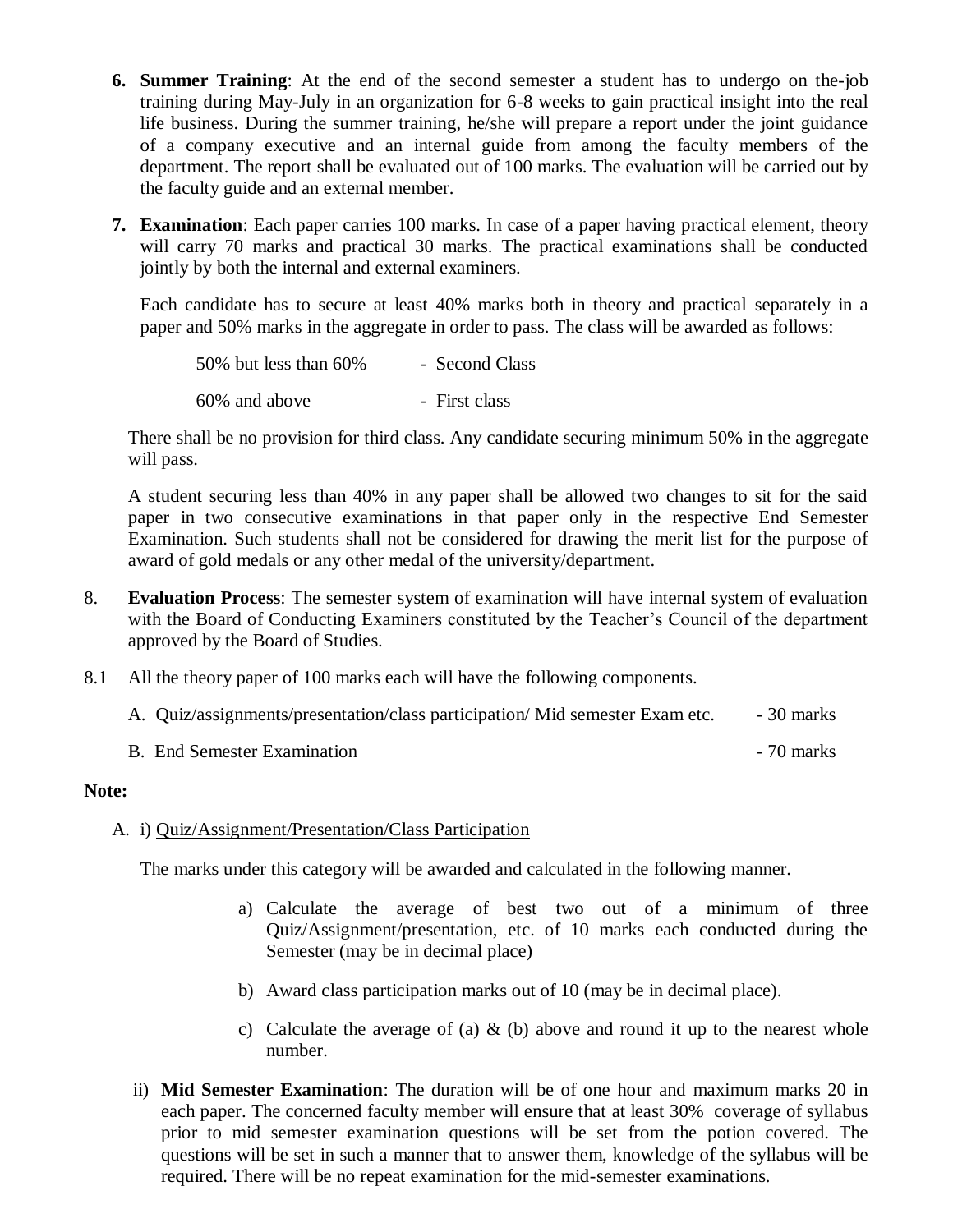- B. **End Semester Examination**: The End Semester examination will be held on Consecutive days. There will be one sitting per day. The duration of the examination will be three hours and the questions will be cover the entire syllabus.
- 8.2 The paper which has a practical component, the evaluation will be as follows:
	- A. Practical 30 marks

Evaluation will be done jointly by internal and external examiners.

- B. Theory 70 marks
- i) Mid semester examinations of 20 marks and I hour duration.
- ii) End semester examination of 50 marks and 2 hours duration

### **9. Attendance**

- 1. The CAM insists on attendance as per University Guidelines for all sessions and the students are advised to be punctual in attending classes, examinations, submissions of assignments, term papers etc. A faculty has the right to deny attendance to any student who comes late to the class. A faculty may refuse to accept assignments, term papers etc. when submitted after the due date.
- 2. Written attendance record shall be taken in each class session in prescribed format.
- 3. Absence without prior permission / intimation or unauthorized absence is considered to be a serious breach of discipline.

#### **10. Conduct during Examination / for Assignments, term papers / Project work, etc.**

- a) Students should report at the examination venue at least 15 minutes before the schedule time. Students will not be permitted into the examination venue after the question paper is distributed.
- b) Examinees are expected to bring their writing equipment / aids to the examination hall, as permitted by the Instructor. Exchanging / borrowing of writing equipment / aids from other examines are ordinarily not permissible.
- c) Unless specifically permitted by the Examiner / Invigilator, use of pencil for writing answers is not acceptable. Answers should be legible and all answer-sheets must be properly page numbered and tagged / stapled.
- d) Any exchange of remarks, notes, gestures, communication in any manner with any other student or glances at another student's paper in examination hall will be considered as an attempt to cheat and will be treated as a malpractice. The invigilator can take away the answer paper immediately from the concerned student caught indulging in a **malpractice** during the examination and prevent him / her from completing the examination. CAM's Office is to be informed of the incident immediately after the examination. A student deliberately facilitating a malpractice for another examinee is also to be considered guilty of the malpractice as per University regulations.
- e) No examinee will be allowed to leave the examination hall before submitting the answer paper to the invigilator.
- f) Home assignments, project work, term paper, etc. presented to the instructor should be independent work of each student. Unless otherwise specified by the Instructor, collaboration in any form with others in writing of the home assignments, project work, term paper, etc., shall be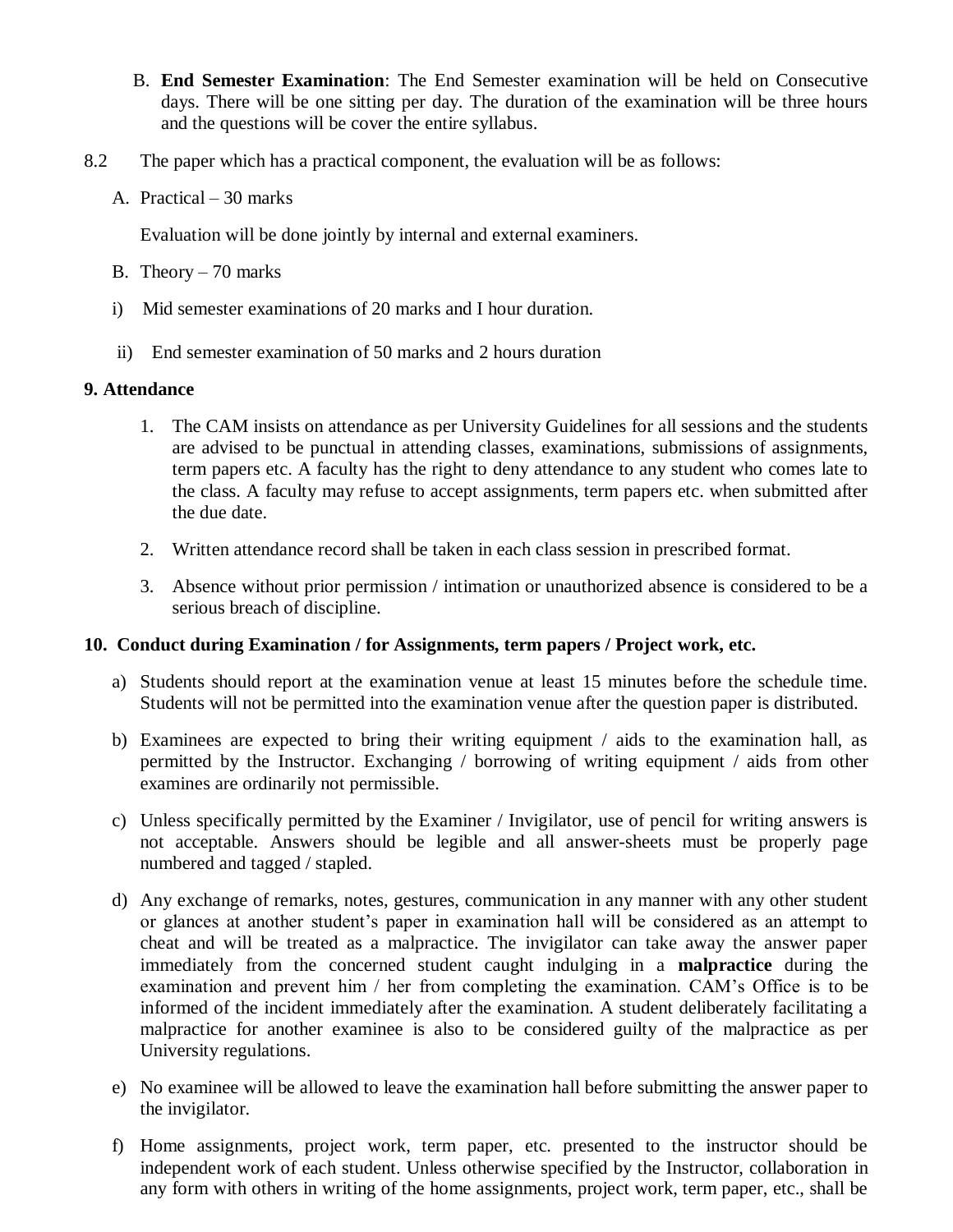treated as a **malpractice.** Students are advised that they should not, in their own interest, communicate their written analysis or answers in a take-home assignment to other students. In such case, the instructor may downgrade the student in that component as he deems fit.

- g) Students must fill the particulars on the cover page of answer booklet before proceeding to attempt any question. The same is the case with every additional booklet. Students must stop writing, as soon as the invigilator signals the end of the time allotted for the examination.
- h) Answer books should be handed over to the invigilator once the student finishes the examination. It is the sole responsibility of the student to ensure that his answer book is promptly handed over to the invigilator.
- i) Any violation of the norms of examination will be considered a serious offence and an act of misconduct. In such an event, the student will be liable for forfeiture of the answer book and expulsion from the examination hall at once. If the offence adversely affects the reputation of the CAM and / or the fair conduct of the examination and / or the general discipline in the campus, the student will be liable for expulsion from CAM.
- j) Failure to follow the instructions contained herein as well as given in writing or verbally during the examination shall attract penalty as deemed appropriate by the instructor.

#### **11. Grading System:**

Grade Marks Secured from 100 Points

| Outstanding | $\Omega$  | 100-90   | 10 |
|-------------|-----------|----------|----|
| Excellent   | E         | 89-80    | 9  |
| Very Good   | A         | 79-70    | 8  |
| Good        | $\cdot$ B | 69-60    |    |
| Fair        | °C        | 59-50    | 6  |
| Failed      | $\cdot_F$ | Below 50 |    |

*N.B. A Candidate has to secure 40% or above to pass in each of the Papers*

A transitory letter grade I (carrying points 2) shall be introduced for cases where the results are incomplete. This grade shall automatically be converted into appropriate grade(s) as and when the results are complete.

A student's level of competence shall be categorized by a GRADE POINT AVERAGE

to be specified as:

SGPA - Semester Grade Point Average

CGPA - Cumulative Grade Point Average

(a) POINT - Integer equivalent of each letter grade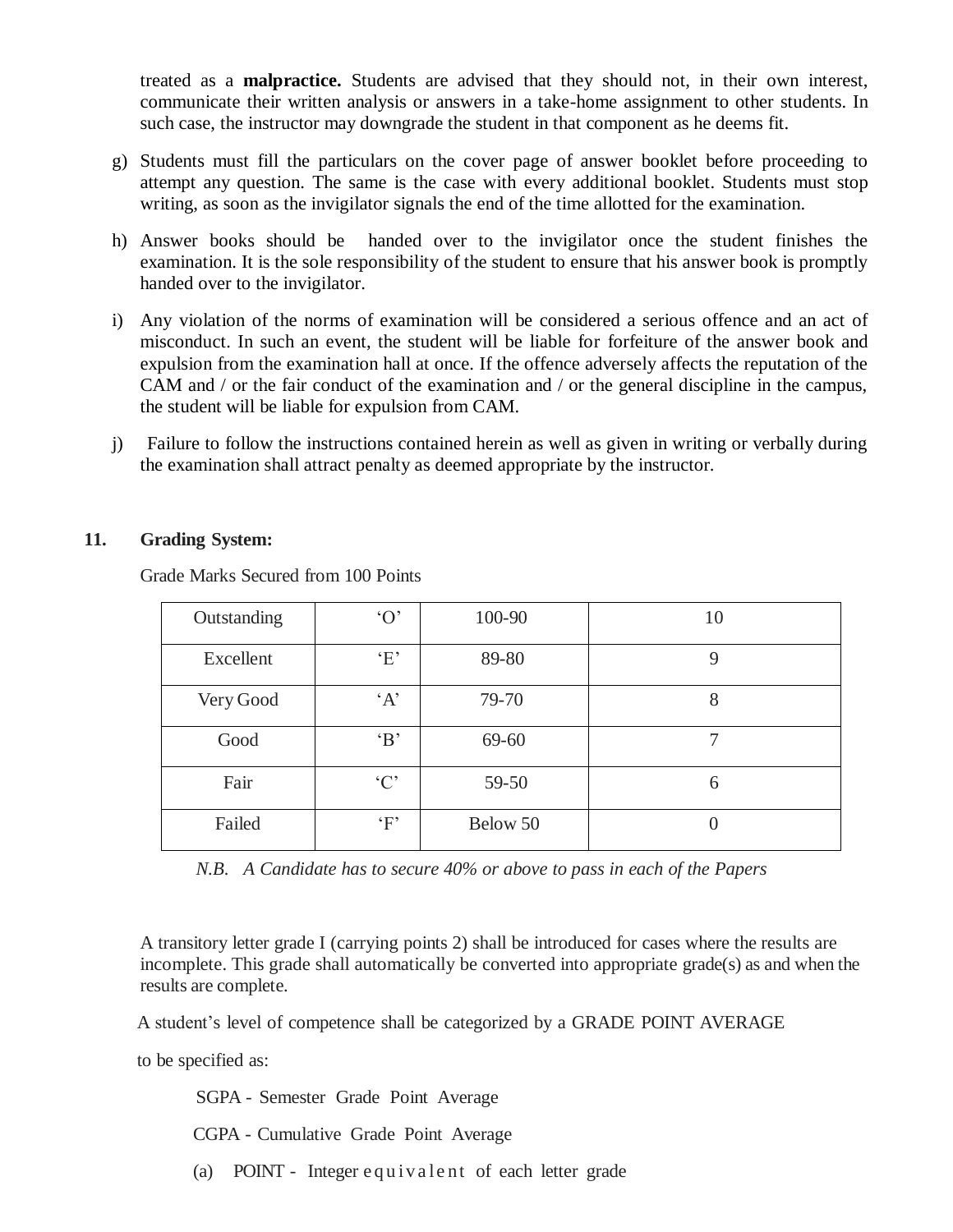(b) CREDIT- Integer signifying the relative emphasis of individual course item(s) in a semester as indicated by the Course structure and syllabus.

CREDIT POINT - (b)  $X$  (a) for each course item CREDIT INDEX -  $\Sigma$  CREDIT POINT of course items GRADE POINT AVERAGE -  $\frac{\text{CREDIT INDEX}}{\sum \text{CREDIT}}$ SEMESTER GRADE POINT AVERAGE  $(SGPA) = \frac{CREDIT \; INDEX \; for \; a \; semester}{\sum \; CREDIT}$  $\text{CUMULATIVE GRAPHE} \text{ CRADE POINT AVERAGE} = \frac{\text{CREDIT INDEX of all previous semester up to a semester}}{\sum \text{CREDIT}}$ 

In addition to the points, marks / percentage would also be awarded and shall also be reflected in the Mark Sheet.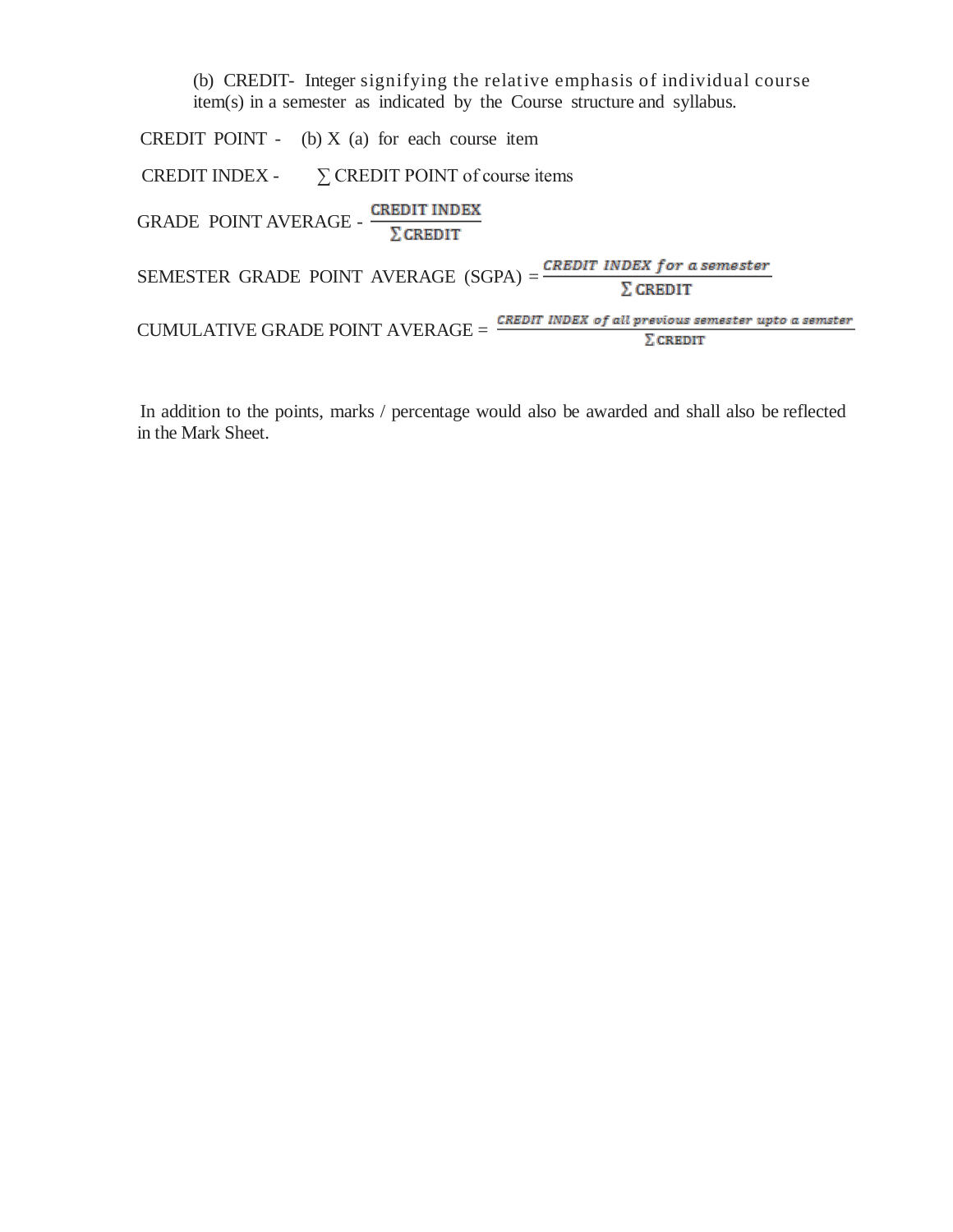### **Guidelines Summer Internship Programme(SIP)**

- 1. SIP is an integral part of the 24 months MBA programme of CAM
- 2. The period for the training is two and half month's strating from  $1<sup>st</sup>$  of April to  $15<sup>th</sup>$  of June each year.
- 3. No student is allowed to change the organization of training assigned to him / her without prior written permission of the professor-In-Charge, MBA(Agribusiness). In case such a thing happens the summer training will be considered invalid.
- 4. The training is aimed at the following objectives:
	- a. To provide an extensive exposure to the student on hands on experience in a corporate environment.
	- b. To ensure that the corporate gets adequate return from the student in terms of the money and time they spent on them during the training so that there is a mutual return of experience and learning.
	- c. To provide a platform for the corporate to test the reliability, quality and performance of the student and make a match for final job offer later if they so deem fit.
- 5. During the training the student will be under the supervision of a person in the organization who will act as his corporate guide and will provide guidelines of the corporate work during the stay of the student with the organization. In addition to this each student will be assigned to a faculty guide. The student will be required to report to the faculty guide every week in a prescribed format given in annexure-I to these guidelines. The student is to meet the faculty guide before departing for the summer training and take necessary instructions from him / her.
- 6. The faculty guide will consult the corporate guide time to time for obtaining information on the progress of the student.
- 7. The students are required to abide by the rules of the organization where they are undergoing their training.
- 8. The corporate organization will be taking a strong view of the punctuality and behaviour of the student during the training and therefore the student will are required to be on their best behaviour and inculcate the good norms of the organization where they take the training.
- 9. In case a student has to take leave of absence, he / she has to take necessary permission from the organization and the faculty guide before they proceed on leave.
- 10.In case the students are to take up project based work at the instance of the companies they should conduct it to their best capabilities. Towards this end the faculty guide will be always available for advice and guidance.
- 11.No student should try to copy or use information in such a way that will project false and baseless conclusion for the company. All students are required to maintain strict confidentiality of any information they come across in the organization in course of their training. In case such malpractice is found out the student shall be duly penalized.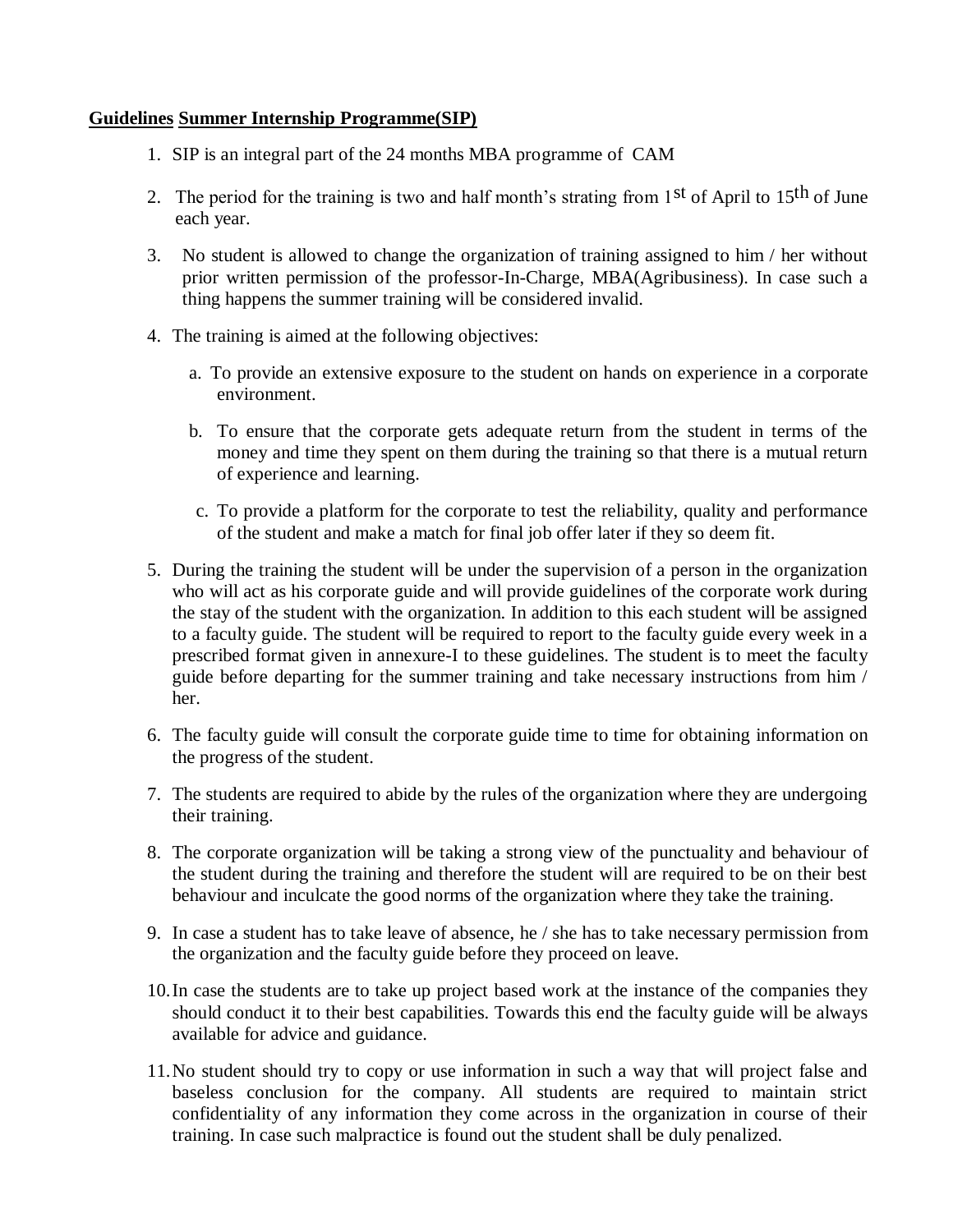- 12.All students have to submit a Project Report at the end of the two and half months training. It is not necessary that the Report should be a mere statistical or analytical report. It could be a learning and experience sharing report too. Guide lines for writing an SIP Report is attached as Appendix–7. The project report will have to be certified by the organization. The Project Report should constitute the following parts / chapters.
- 13. Basic criteria for summer internships have to be followed by the candidates. Failing to do so would lead to termination of the student from the final placements. Any complaints from organizations where the student undergoes the project would automatically cancel the individuals SIP and final placements.
	- Certificate from the organization
	- Certificate by the candidate
	- Acknowledgement
	- Contents
	- Executive summary
	- Introduction to the Organization
	- Work done by the student.
	- Conclusions and Recommendations.
	- Bibliography
	- Annexure would include financial data, Questionnaire etc.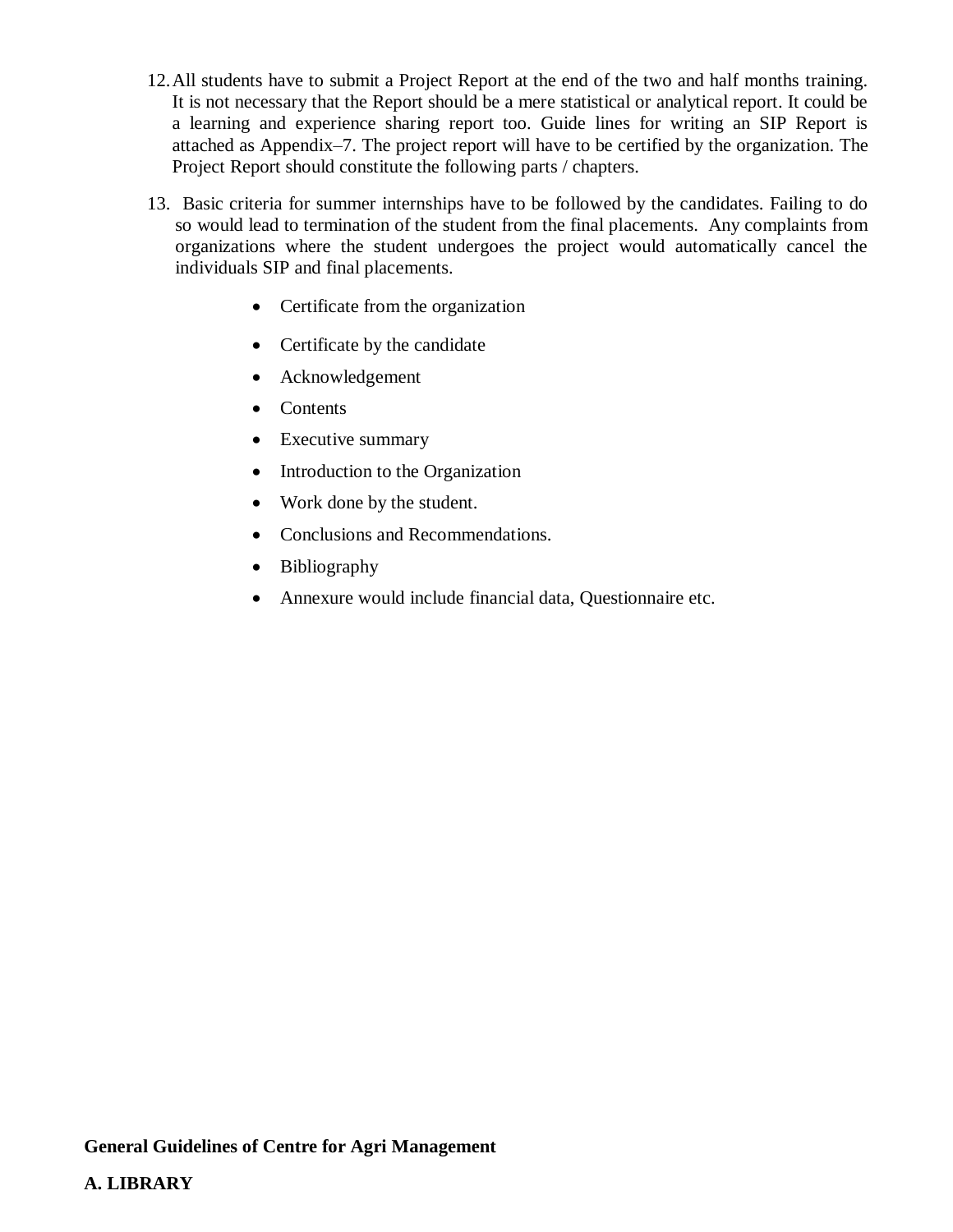- 1. The library will remain open on all working days except approved holidays. The general timings of library are from 11 am to 5 pm with a lunch break of one hour.
- 2. The books will be issued and / or returned from 10 am to 6 pm on all working days.
- 3. Borrowing Entitlement
- 4. Books can be borrowed only against proper identification.
- 5. Regular Issue & Return
- 6. Four books will be issued to a student at a time. Unless otherwise mentioned, books will be issued for a period of seven days. If however, a book, which has been borrowed by a student, is urgently required, the librarian may call back the book from the student earlier than 7 days. Books must be returned on or before the last date.
- 7. If a book is not returned on the due date, the borrower will have to pay an overdue charge at the rate of Rs.1/- per day for first five days and thereafter Rs.10/- per day. The overdue charges will be collected at the time of returning the book. However, repeated failure to return the books in time may lead to denial of borrowing facility for a period as deemed fit by the librarian.
- 8. Before borrowing a book, the Librarian should be informed of the loss immediately. If the book cannot be traced out within two weeks, the borrower will be asked to pay the replacement cost of the book.
- 9. In case the student loses a book, the Librarian should be informed of the loss immediately. If the book cannot be traced out within two weeks, the borrower will be asked to pay the replacement cost of the book.
- 10. One time renewal of the book is allowed. For subsequent renewal, books are to be presented physically. Request for renewal will be considered at the librarian's discretion. The following collections will not be issued out.
	- 1. Magazines
	- 2. Journals
	- 3. Periodicals
	- 4. Annual Reports
	- 5. Government Publications
	- 6. Newspapers
	- 7. Students' Project Reports & Dissertations.
	- 8. Reference Books and Journals
	- 9. Rare books, references and unbound issues of journal/Periodicals will be issued out of the library to student
	- 10. Only one book will be issued to each student.
	- 11. If the reference materials are not returned within time, the borrower will have to pay an overdue charge of Rs.100/- per day.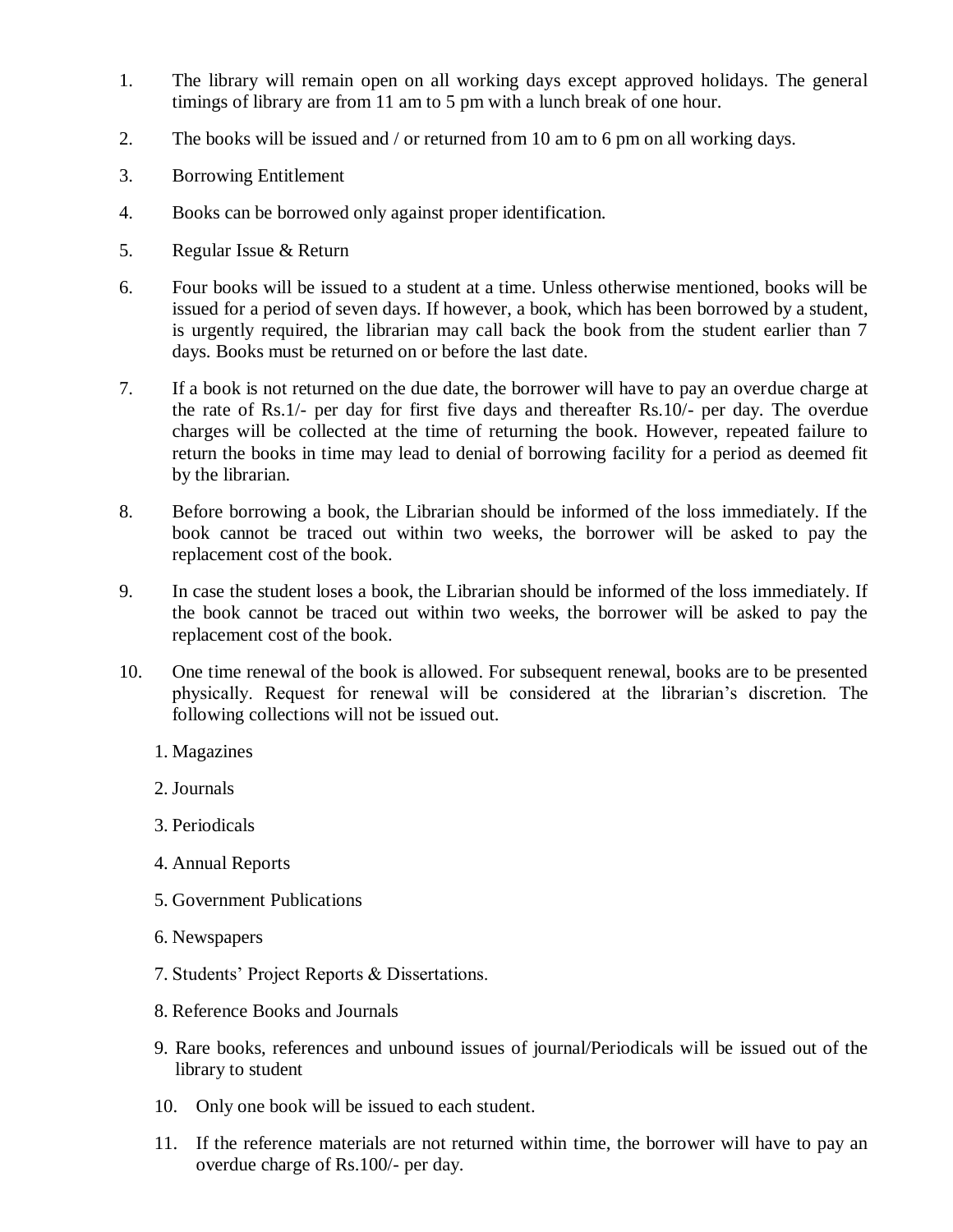- 12. The overdue charges will be collected at the time of returning the book. If a student fails to return the reference books within the due date repeatedly, he/she will not be given such books/ journals for overnight reading thereafter.
- 13. Folders, Files, other personal belongings and issued books etc. should be kept on the shelf provided at the entrance at their own risk. The Library is not responsible for any loss or damage to the same. However they can carry loose papers, laptop computer and notebooks.
- 14. Library is strictly meant for reading and referring books, magazines, periodicals, newspapers etc. Any activity other than this is strictly prohibited. Students are required to maintain the decorum & sanctity of library.
- 15. Strict silence is to be observed in the Library. Any one who violates this rule will be asked to leave the Library. No group studies in the Library / reading room are permitted.
- 16. Books or any other reading materials should not be taken out of the Library without the permission of the Librarian.
- 17. The Librarian may refuse Library facilities to any student, who violates any of the above rules, for a period as deemed fit.
- 18. If a student is found to have damaged and / or disfigured any library property he / she shall be subjected to a fine of two times the cost of the property.
- 19. Readers leaving the Library should allow the library staff to examine their belongings.
- 20. Books or other materials taken from the stacks should not be put back on the shelf by the readers but should be left on the table**.** It may be noted that a book misplaced is treated as a book lost**.**
- 21. Suggestions for purchasing the books and for improving the library services are always welcome.
- 22. The Librarian is the competent authority to enforce the rules as deemed fit from time to time any oversee the normal functioning of the library.

#### **B. Discipline**

**Conduct:** CAM attaches great importance to integrity, good conduct and disciplined life. A sense of responsibility accompanied by a high degree of maturity is expected of all the students.

**Misconduct:** The following breaches of discipline are considered serious offence and will invite immediate temporary / permanent expulsion of a student from CAM.

- 1. A proven case of gross misconduct such as indulging in and / or inciting physical violence, riotous or disorderly behaviour, making threats in person or over telephone, fraud, misappropriation, embezzlement of funds, immoral activities directed at any student or staff or faculty of CAM.
- 2. Possession and / or use of illegal materials like narcotics, firearms etc constitute misconduct.
- 3. Smoking, consumption of alcoholic beverages and narcotic drugs are strictly prohibited in the institute. No person shall come to the Institute in an inebriated condition.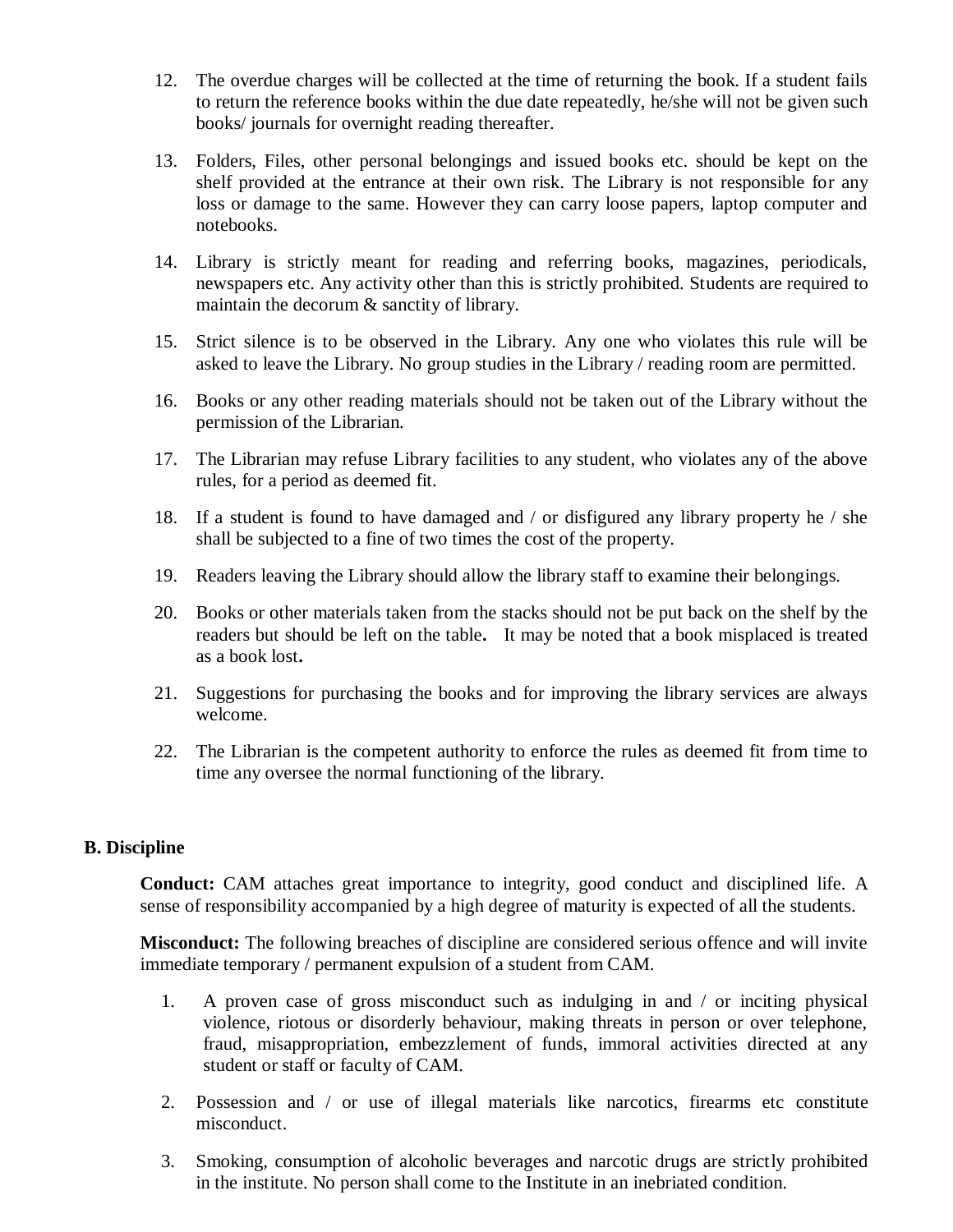- 4. Creating any kind of parochial feeling leading to disharmony.
- 5. Engaged in any firm / organization under any authority or studying in another institute without written permission from the competent authority.
- 6. Engaged in Ragging as defined by the Authorities of the University.
- 7. Any other activity involving moral turpitude and against interest of the Institute or interest of public in general which may include behavioral aberrations outside the premises.
- 8. The following cases of indiscipline will also be treated as misconduct and will invite suitable punishments such as fine, suspension or even expulsion depending on the gravity of the misconduct.
- 9. Habitual late coming.
- 10. Absence from CAM without prior permission
- 11. Destroying/damaging/disfiguring/pilfering the property of CAM/Department/university.
- 12. Misbehavior with other students / staff of CAM/visiting faculty/guests.
- 13. Slander, Libel of any kind pertaining to CAM/visiting faculty/guests.
- 14. Any case of indiscipline will also be treated as misconduct and will invite suitable punishments such as fine, suspension or even expulsion depending on the gravity of the misconduct.
- 15. Any other act(s) considered as objectionable and not in conformity with the letter and spirit of disciplinary rules.
- 16. All cases of malpractice, misconduct and indiscipline shall be referred to a disciplinary committee constituted by the director.
- 17. The notice boards are to be used by the authorized persons to give relevant information concerning their areas of responsibility.
- 18. No student shall put up any notice on the board without authorization by the Course Head / or the competent authority.
- 19. No notice should be taken off the board while it is still relevant.
- 20. It shall be responsibility of students to be aware of notices that are issued from time to time. Not being aware about a notice shall not be a sufficient reason for non-receipt of any information.
- 21. Disfiguring, destruction of notice or any act mentioned hereinabove will be treated as misconduct and punishable as such.
- **C. General Office Hours** :- Administrative office timings are from 10 am to 6 pm on all working days.

# **ANTI RAGGING POLICY AS PER THE HON'BLE SUPREME COURT OF INDIA RAGGING CONSTITUTES ONE OR MORE OF ANY OF THE FOLLOWING ACTS AS PER THE UGC ACT:**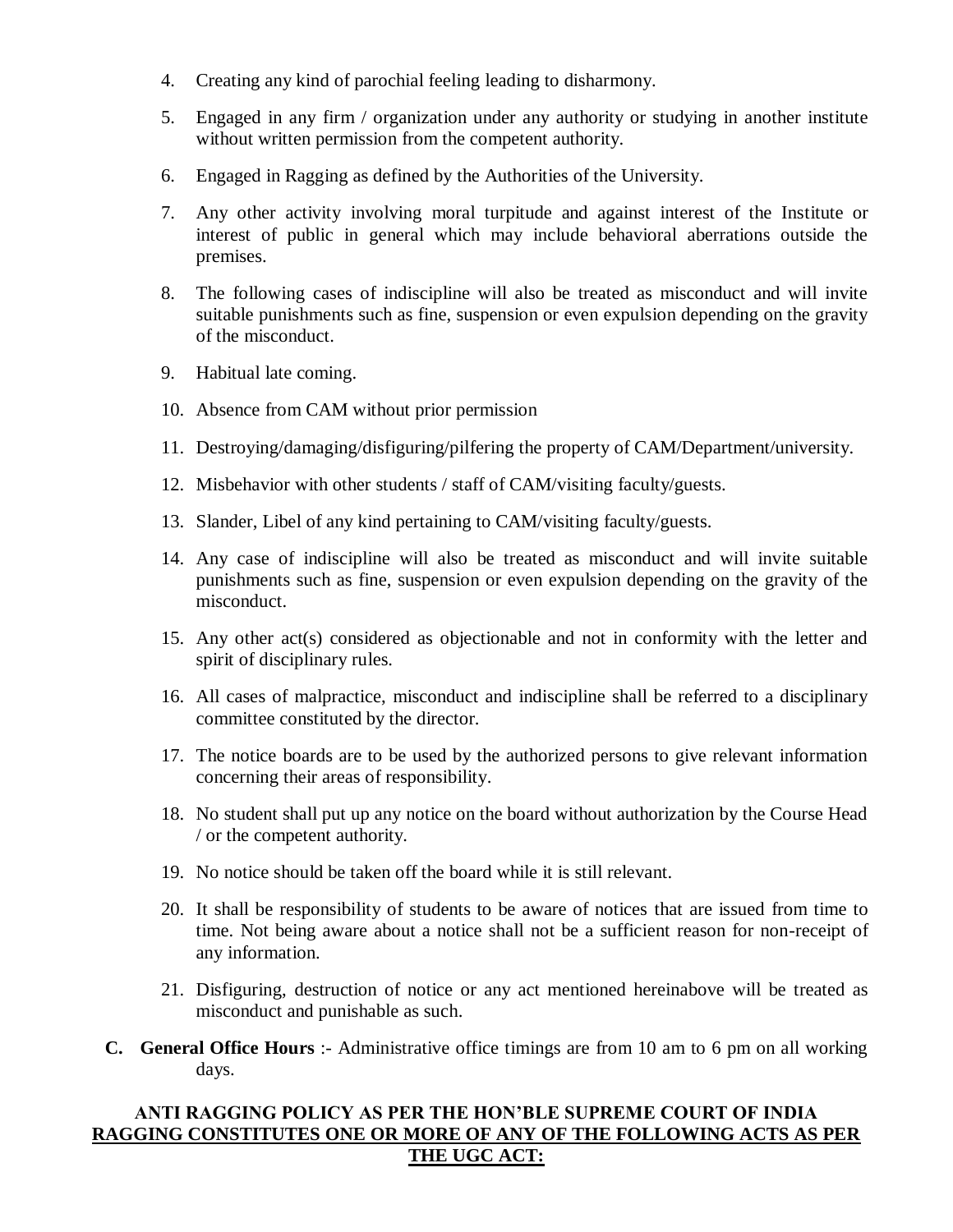Any conduct by any student or students whether by words spoken or written or by an act which has the effect of teasing, treating or handling with rudeness a fresher or any other student; Indulging in rowdy or undisciplined activities by any student or students which causes or is likely to cause annoyance, hardship, physical or psychological harm or to raise fear or apprehension thereof in any fresher or any other student; Asking any student to do any act which such student will not in the ordinary course do and which has the effect of causing or generating a sense of shame, or torment or embarrassment so as to adversely affect the physique or psyche of such fresher or any other student; Any act by a senior student that prevents, disrupts or disturbs the regular academic activity of any other student or a fresher; Exploiting the services of a fresher or any other student for completing the academic tasks assigned to an individual or a group of students; Any act of financial extortion or forceful expenditure burden put on a fresher or any other student by students; Any act of physical abuse including all variants of it: sexual abuse, homosexual assaults, stripping, forcing obscene and lewd acts, gestures, causing bodily harm or any other danger to health or person; Any act or abuse by spoken words, emails, posts, public insults which would also include deriving perverted pleasure, vicarious or sadistic thrill from actively or passively participating in the discomfiture to fresher or any other student; Any act that affects the mental health and self-confidence of a fresher or any other student with or without an intent to derive a sadistic pleasure or showing off power, authority or superiority by a student over any fresher or any other student.

#### PUNISHMENT:

Depending upon the nature and gravity of the offence as established, the possible punishments as per UGC Section 9 for those found guilty of ragging at the institution level, shall be any one or any combination of the following: Suspension from attending classes Withholding / Debarring from appearing in any test/examination or other evaluation process Withholding results Debarring from representing the institution in any regional, national or international meet, tournament, youth festival, etc Suspension / expulsion from the hostel Cancellation of admission Rustication from the institution for period ranging.

From 1 to 4 semesters Expulsion from the institution and consequent debarring from admission to any other institution Fine ranging between Rs. 25,000/- and Rs. 1,00,000/- Collective punishment: when the persons committing or abetting the crime of ragging are not identified, the institution shall resort to collective punishment as a deterrent to ensure community pressure on the potential ragger.

**Appendix - I**

# **INITIAL JOINING REPORT.**

- 01. Name of Student
- 02. Roll No.
- 03. Name of Company
- 04. Address for Communication
- 05. Project Title
- 06. Project Description
- 07. Date of Joining
- 08. Name of Project Guide
- a. Designation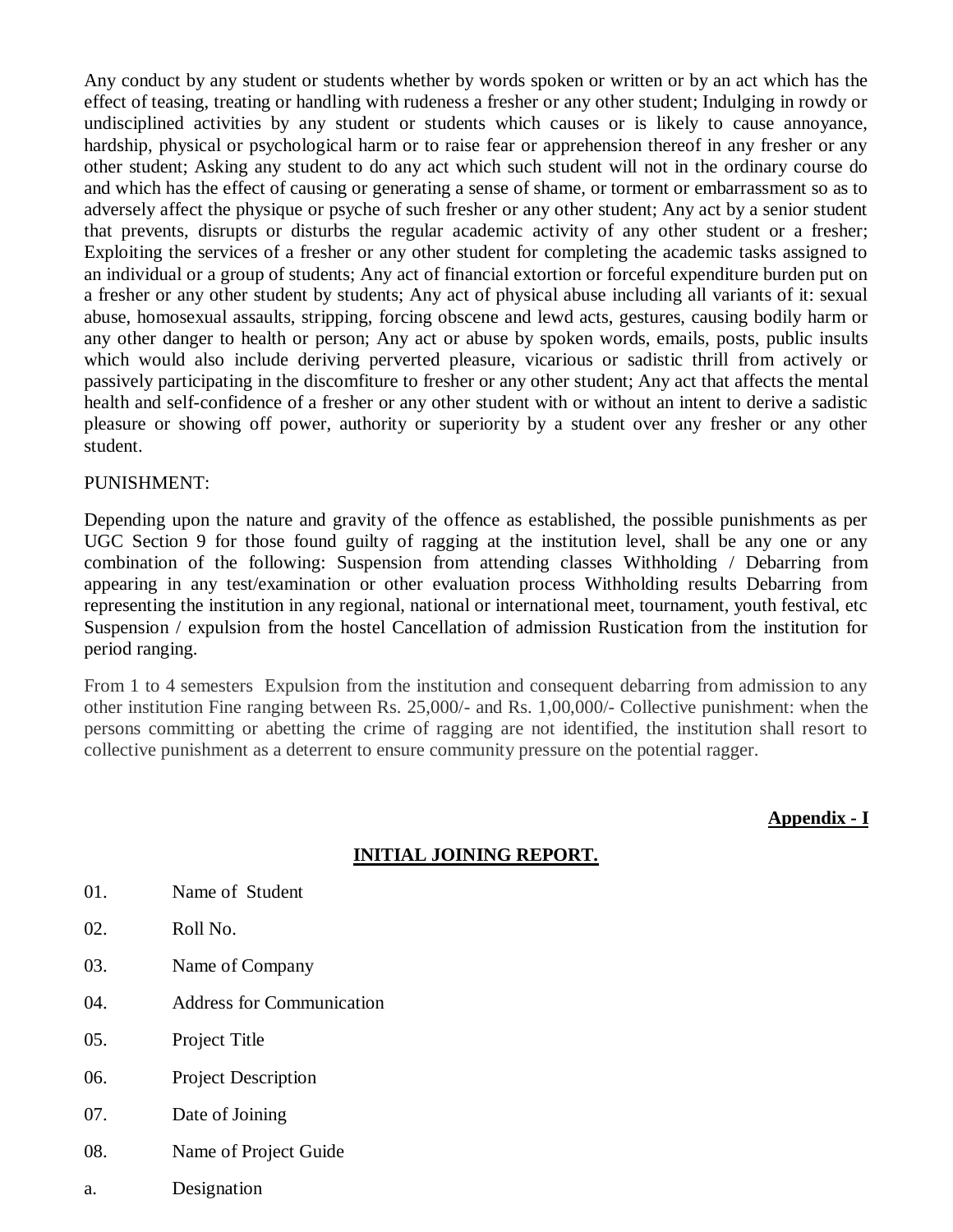- b. Address
- c. Telephone numbers
- d. Mobile number
- e. E-mail address

**Apendix-2**

#### **COMPLETION REPORT**

Name of the Student :

Roll No. :

Name of the Company :

I have completed the assignment(S) assigned to me at the Company on \_\_\_\_\_\_\_\_\_\_\_\_\_\_(data) and have handed over all reports, materials, files and books to the satisfaction of my project guide, departmental head and head of HRD. I have also discussed and submitted my final summer project to the company.

Signature of student.

Date

**Appendix-3** 

# **ASSESSMENT CERTIFICATE**

Mr./Ms (date) to (date). During this period his/her conduct was good. We have no complaints against him/Her in respect of his performance during the tenure of neither the training period nor any files, books, reports or any other materials of this organization issued to him/her during the summer internship is pending to be returned. No dues whatsoever is pending in his/Her name.

We wish him the best in all his / her endeavours.

Signature Signature

Project Guide : Departmental head :

Date: Date:

In case the company or any of the two individuals wish to report a matter in a manner different from the certification above, the space provided below should be used.

Name :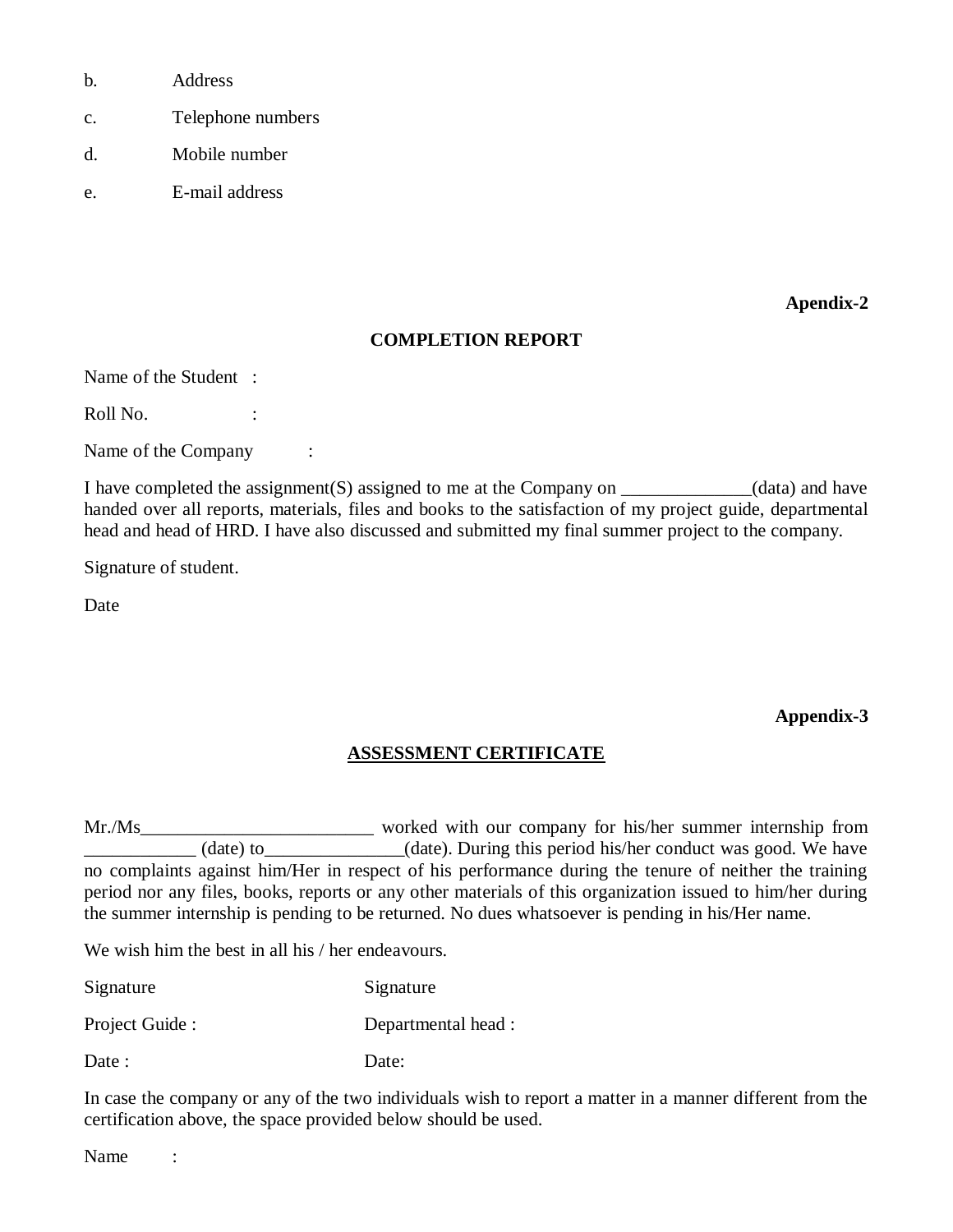Signature :

Date :

Submission schedule at CAM : At the time of the report submission.

#### *Appendix 4*

A Project Report is a written presentation of the work done by the students on a given assignment. It is important to bear in mind that even though the project report is submitted only at the end of any given assignment, in reality it is a culmination of continuous efforts on the part of the student.

**Writing a project Report:** The SIP requires submission of project report not just to CAM but also to the organization where the student is undergoing SIP. What follows is a general guideline on writing a project report.

The parts included in a report depend on the type of report you are writing, the requirements of your audience, the organization you are working for, and the length of your report. In a generalized sense an ideal project report should cover the following elements.

| i)   | Cover                        | $\overline{11}$ | Title page                 |
|------|------------------------------|-----------------|----------------------------|
|      | iii) Acknowledgements        | iv)             | Table of Illustrations     |
|      | v) Abstract                  |                 | vi) Introduction           |
| vii) | Main Text<br>Recommendations |                 | viii) Conclusions and / or |

ix) Appendices (if necessary) x) References

**i) Cover:** This is the first page of the report. It should contain the title of the report, name(s) of the author(s), name of the organization and the date on which it is submitted. The format of this page is given below and should be adhere to :

#### A REPORT

#### ON

#### (Title of the Project in CAPITAL LETTERS)

#### By

(The name of the Student)

#### (Name of the organization)

#### **ii) Title Page :** This element may contain the following information:

- a) Title of the report
- b) Name of the author
- c) Name of the authority for whom the report was written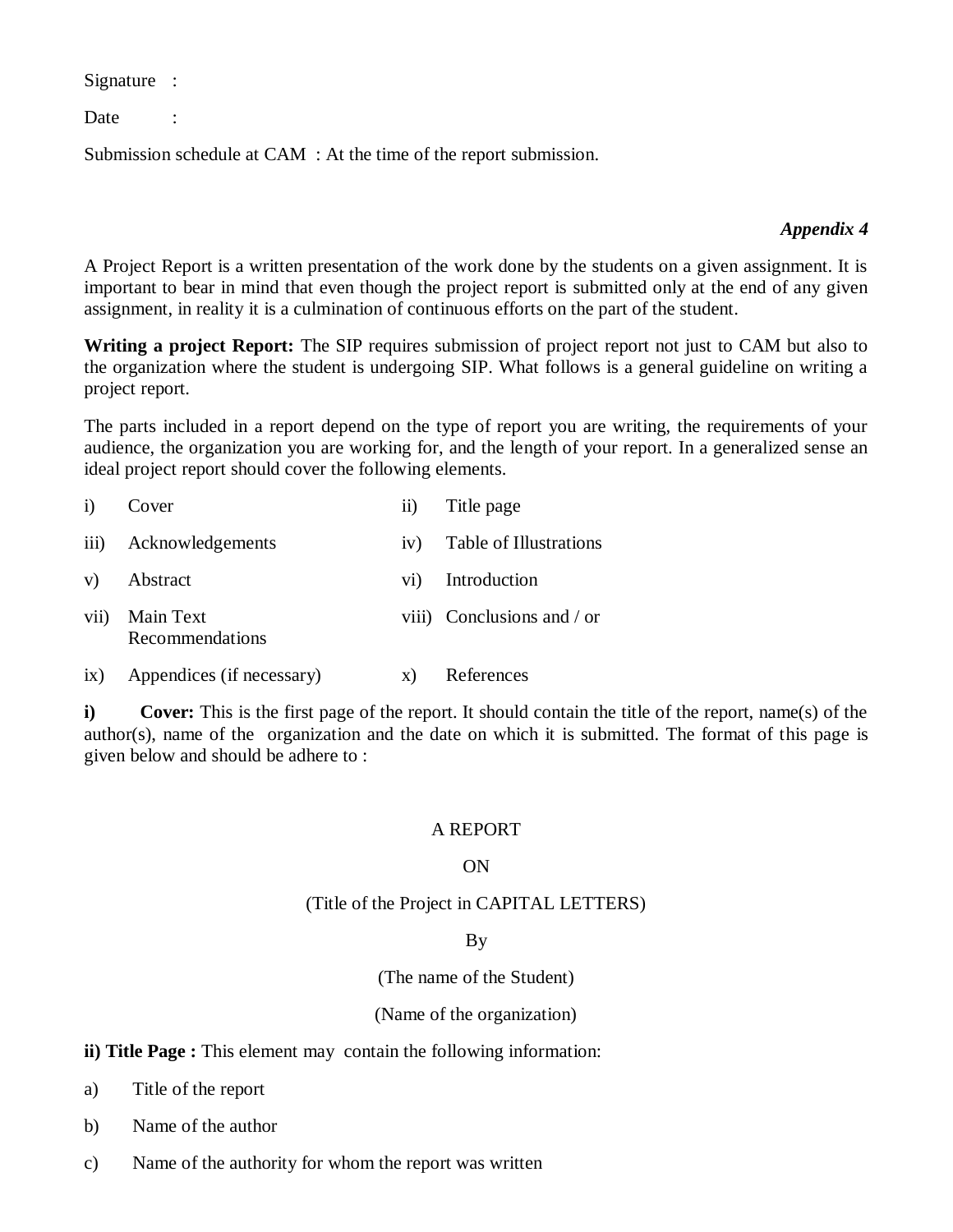#### A REPORT

#### ON

#### (Title of the Project in CAPITAL LETTERS)

By

A report submitted in partial fulfillment of the requirement of MBA (Agribusiness) Programme of Centre For Agri- Management.

iii) **Acknowledgement:** There are many persons who may have helped you during the course of your project. It is your duty to acknowledge and thank them for their help. Customary, thanks are due to the following persons in the given order.

- a) Head of the Organization b) Company Guide
- c) Faculty  $In Charge$  d) Others.

iv) **Table of Contents:** The main function of this element is to given the reader an overall view of the report. The main divisions as well as the subdivisions should be listed with the number of the page on which they first appear. It helps the readers locate a particular topic or sub-topic easily. While preparing the table of contents you have to bear in mind the following points about its layout.

- Level a 1" margin on the left and a 1" margin on the right, the top and the bottom.
- Write the phrase "Table of Contents" on the top centre in CAPITAL
- Write the number of the item to indicate the sequence of items. After number leave three or four space and then type the first heading.
- Indent second-order headings three or four spaces.
- Leave two spaces between main heading and one space between subheadings.

An example of a table of contents is given below. Observe that for numbering page up to 'Abstract' lower case Roman numerals have been used and from 'introduction' onwards Arabic numerals have been used.

#### TABLE OF CONTENTS

Acknowledgements

List of Illustrations

Abstract

- 1. Introduction
	- 1.1) Purpose, Scope and Limitations
	- 1.2) Sources and Methods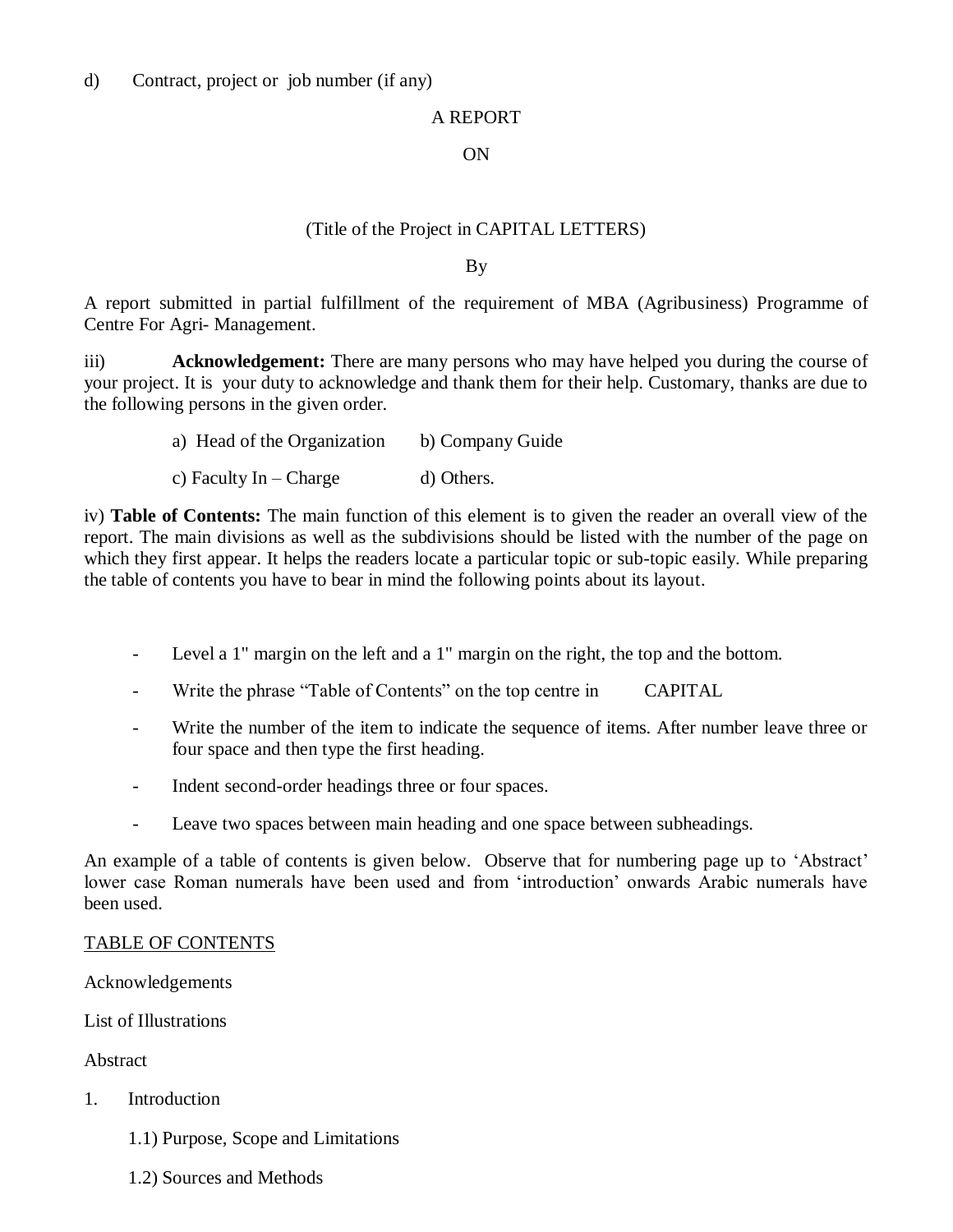- 1.3) Report Organization
- 2. Industry Analysis
	- 2.1
	- 2.2
- 3. \_\_\_\_\_\_\_\_\_\_\_\_\_\_\_\_\_\_\_\_\_\_\_\_\_\_\_
	- $3.1$
	- 3.2 \_\_\_\_\_\_\_\_\_\_\_\_\_\_\_\_\_\_
	- **v) List of Illustrations:** A separate list of illustrations is given immediately after the table of contents in case of a large number of (more than ten) tables and figures. Its layout is the same as that of the table of contents and it gives information about the number, title and page reference of each illustration. If the number of illustrations is very large, divide it into two parts, namely, List of Tables, and List of Figures.
	- **vi) Abstract:** the abstract tells in concentrated form what the report is about. The purpose of the element is to enable the reader, to gather important information quickly without having to go through the whole report. An abstract should be self-sufficient and intelligible, without reference to any other part of the report. It is never intended as a substitute for the original document. But it must contain sufficient information to allow the reader to ascertain his / her interest.

**vii) Introduction:** The report is introduced in this element. It should contain the purpose of the report, limitations, scope of study, specifying its limitations, methods of collecting data and their sources, sufficient background materials, including literature survey to present the reader a clear picture of the work. An outline of the work should also form a part of the introduction.

**viii)Main Text:** This section discusses or describes the main business of the report. The main function of this part is to present data in an organized form, discuss its significance and analyze the results that flow there form. Usually it has several sections grouped under different headings and sub-headings. It contains

- **i)** The experimental work / data collection,
- **ii)** Method used
- **iii)** The survey done,
- **iv)** Description of activities,
- **v)** Results obtained / illustrations,
- **vi)** The discussion and interpretations etc.
- ix) **Conclusions and / Or Recommendations** (if any): The conclusions and / or recommendations are based on the discussions and interpretations of the results obtained. It would be helpful to the reader if other possibilities pertaining to the stated conclusions and / or recommendations are discussed.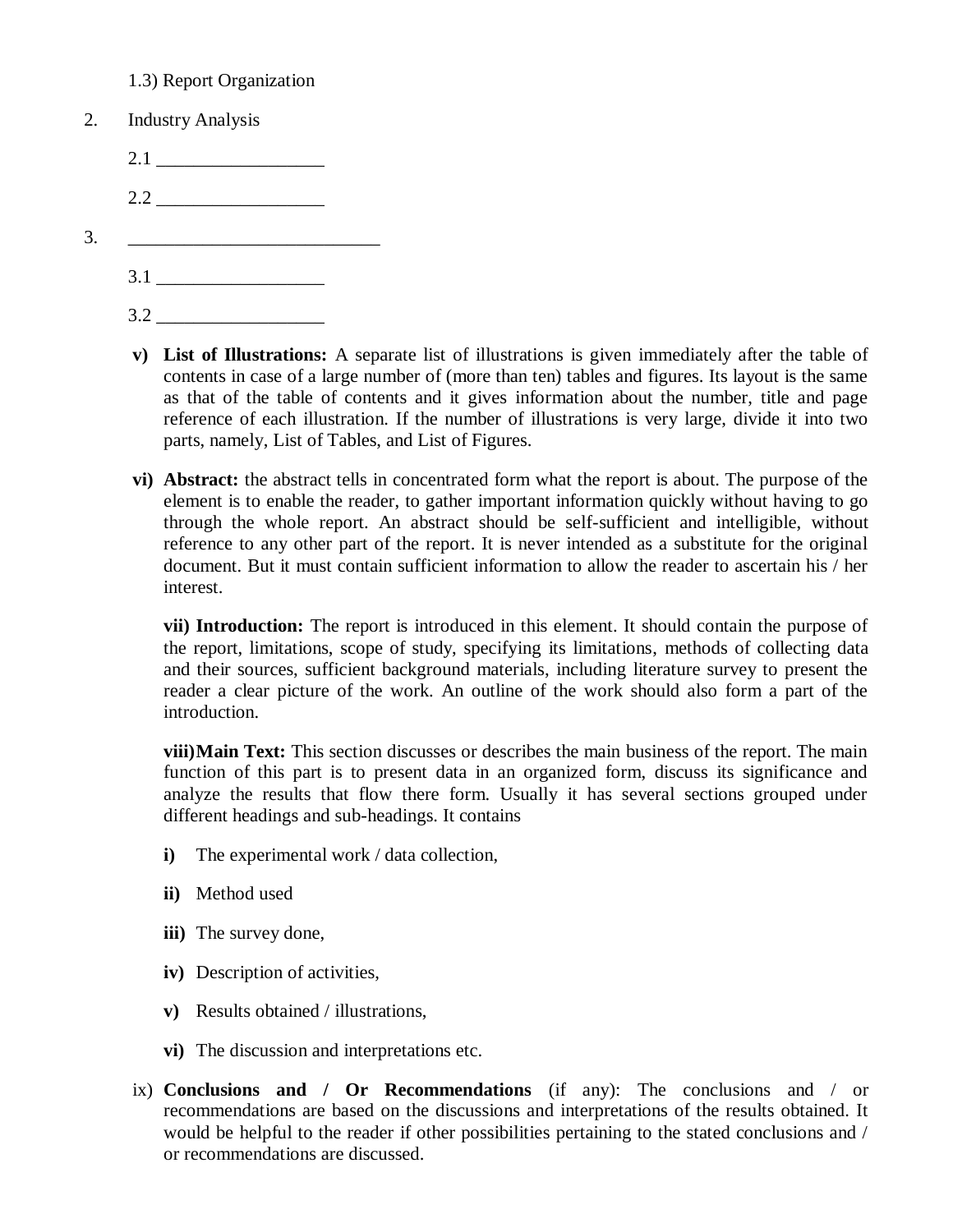- x) **Appendices (if necessary):** The contents of an appendix are essentially those, which support or elaborate the matter in the diverts the attention of the reader from the main problem is generally put into the Appendix. We give below some items, which normally form part of the appendix. These are : (a) calculation sheets, (b) supplementary details of instructions, (c) flow charts, (d) computer programs (e) the questionnaire, (f) large maps, (g) samples of the work done, etc.
- xi) If the project itself is to make a computer program for some problem, then the flow chart and the computer program have to be in the main body of the report. You should decide the sequencing according to your own needs.
- xii) **Reference**: All reference should be given in this section. List references alphabetically by the author's last name or, when the author is unknown, by the title of the reference. We cite below two examples of writing references:
	- i) Ages, Warren K., Philip H. Ault, and Edwin Energy. Perspectives on Mass Communication, 2nd ed. New York : Harper & Row, 2004 (for books).
	- ii) "Time to Call in the Boss" Business Week, 27 July, 2006, 32-36. (For periodicals).
- xi) **Glossary (if necessary):** A glossary is a list of technical words used in the report and their explanation. However, if the number of such words is limited, they are generally explained in the footnotes.
- xii) Whether you should include a glossary in your report will depend upon who is going to read your report. If the reader's field of expertise is the one to which your report relates, there is no need for a glossary. But if the audience is drawn from other areas, it is advisable to give a glossary.

#### Final Placement rules:

- $\checkmark$  Each student will be given 4 GD / Interview chances for placement. Further, to be eligible for placement, one has to visit minimum five companies spanning different sectors and submit assignments in the institute format.
- $\checkmark$  The students, those who have not secured minimum 80% attendance in all papers are not eligible to sit in final placement.( $1<sup>st</sup>$ ,  $2<sup>nd</sup>$  &  $3<sup>rd</sup>$  semesters).
- $\checkmark$  The Students will not be a part of placement process once they get placement offer.
- $\checkmark$  All students placed or otherwise should sit for the corporate presentations at the time of placement. .
- $\checkmark$  Students getting final offer and confirming (in writing) to join a particular Organization will not be allowed to join any other Organization, stringent action may be taken in such cases.
- $\checkmark$  Organizations in the placement process are free to offer differential salaries to differently competent students, as they deem fit and proper. This rule is intended to make the students work hard at the institute to emerge professional and competitive and bag the best offers.